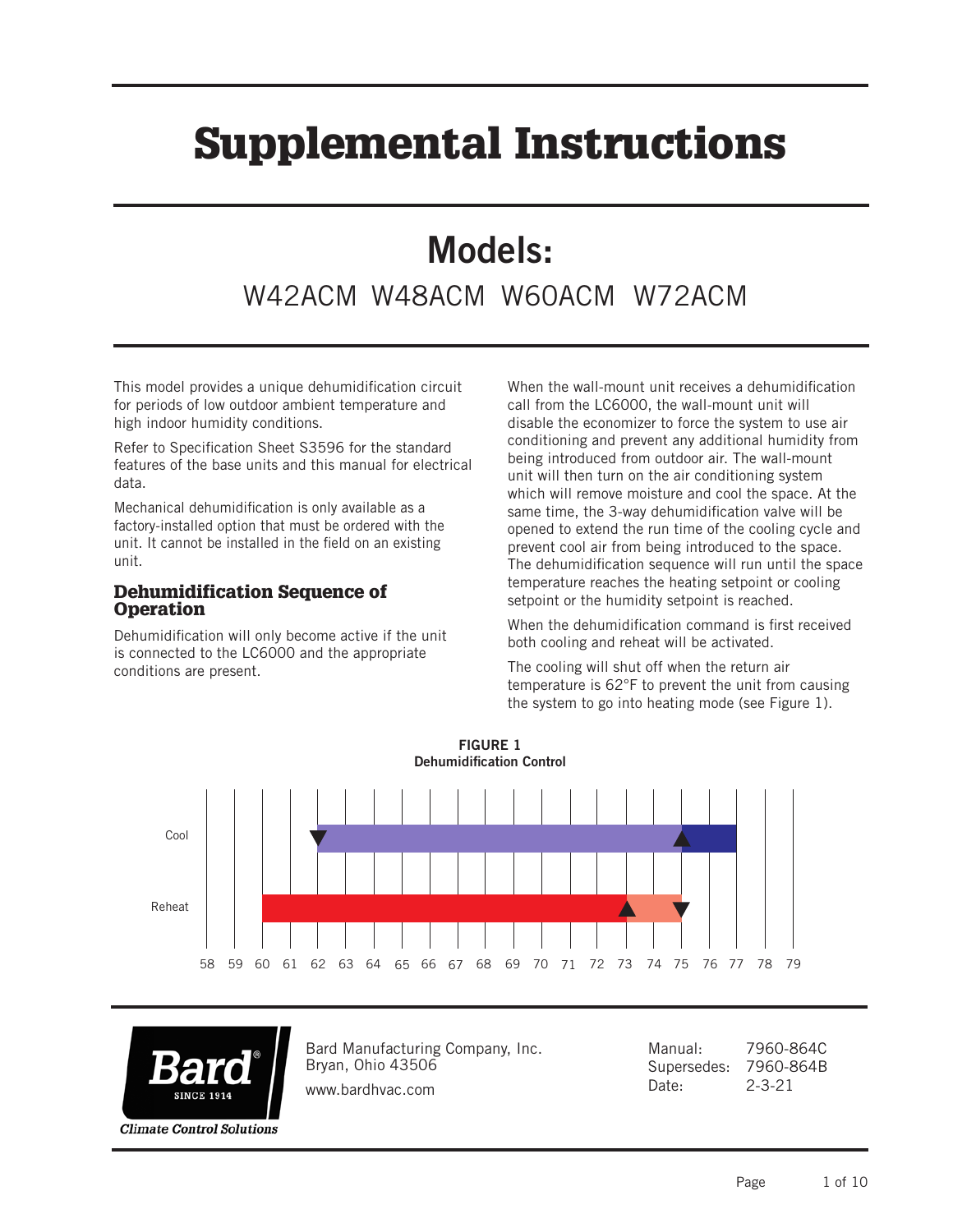The compressor will turn on again once the return temperature rises to 75°F.

The electric heat will operate to maximize cooling times which will in turn remove moisture from the space. The electric reheat will turn on when the temperature falls to 73°F and will turn back off at 75°F.

The system will continue to operate this way until the LC removes the call for active dehumidification.

The reheat coil is dependent on space load to warm the temperature back up once the compressor is disabled.

A heating or cooling call will disable the dehumidification call. Dehumidification can only take place when system is not actively heating or cooling.

For a more detailed operation description, see the latest version of LC6000 service instructions 2100-669.

#### Balanced Climate<sup>™</sup> Mode

It is recommended that Balanced Climate mode be enabled to enhance dehumidification performance and comfort. Balanced Climate is deactivated by default. To activate Balanced Climate, see the latest version of MULTI-TEC service instructions 2100-725. The LC6000 will then operate the unit at the lower airflow (Balanced Climate mode) whenever the humidity is above the passive dehumidification setpoint. When the indoor humidity drops below the dehumidification off setpoint, the unit will return to nominal blower speeds.

See latest version of MULTI-TEC service instructions 2100-725 for further information regarding Balanced Climate operation. See latest version of LC6000 service instructions 2100-669 for further information regarding dehumidification configuration for the LC6000.

#### Electronic Expansion Valve (EEV)

#### **Operation**

This model employs an electronic expansion valve which meters the refrigerant to the evaporator. The EEV is made of a stepper motor that is controlled with a step output from the controller. The valve is capable of 480 steps which drives a needle valve that in turn regulates the flow of refrigerant. The EEV allows for tighter control and better capacity management in varying operating conditions than a standard TXV. The EEV system consists of the electronic valve, stator, suction temperature sensor and suction pressure transducer. The pressure transducer and temperature sensor monitor the suction line to provide real time data to the PLC so that a real time superheat can be calculated. This then determines the EEV position. The controller is set to maintain around 13° superheat.

#### **WARNING/AVERTISSEMENT**

- Exposure to high pressure refrigerant hazard.

 $\mathbf{0}$ 

- This unit is equipped with an electronic expansion valve. In order to fully recover refrigerant or evacuate the system during repairs, be sure to use service tool 2151-021 to manually open the electronic expansion valve or be sure to recover and evacuate from all service ports; suction, liquid, and discharge.



7961-953

- Failure to do so could result in eye injuries and/or refrigerant burns. - Exposition à un risque de réfrigérant à haute pression.
- Cet appareil est équipé d'un détendeur électronique. Afini de récupérer complètement le réfrigérant ou d'évacuer le système pendant les réparations, assurez-vous d'utiliser I'outil de service 2151-021 pour ouvrir manuellement le détendeur électronique ou assurrez-vous de récupérer et d'évacuer de tous les ports de service: aspiration, liquide et refoulement. - Ne pas le faire pourrait entraîner des blessures auz yeux et / ou des

brûlures de réfrigérant.

#### EEV Instructions for Vacuuming, Reclaiming and Charging Unit

The electronic expansion valve moves to a closed position when there is no call to control. In order to pull a complete vacuum, fully reclaim the system or charge the unit, connections to both the suction and discharge service ports need to be utilized or the valve needs to be manually opened first. The valve can be opened manually using the magnetic EEV service tool (Bard Part # 2151-021) shown in Figure 2. To do this, remove the EEV stator coil (red color with retaining nut on top), slide the magnetic tool over the shaft where the stator was removed and turn in a clockwise direction to open the valve to the full open position (directional arrows are provided on the tool).

Reapply the EEV stator coil and retaining nut once complete. Upon powering the unit back up, the PLC will automatically drive the EEV back to the fully shut position. Once the compressor starts, the PLC will again modulate the EEV position to control the system superheat.



#### FIGURE 2 Electronic Expansion Valve (EEV) and Service Tool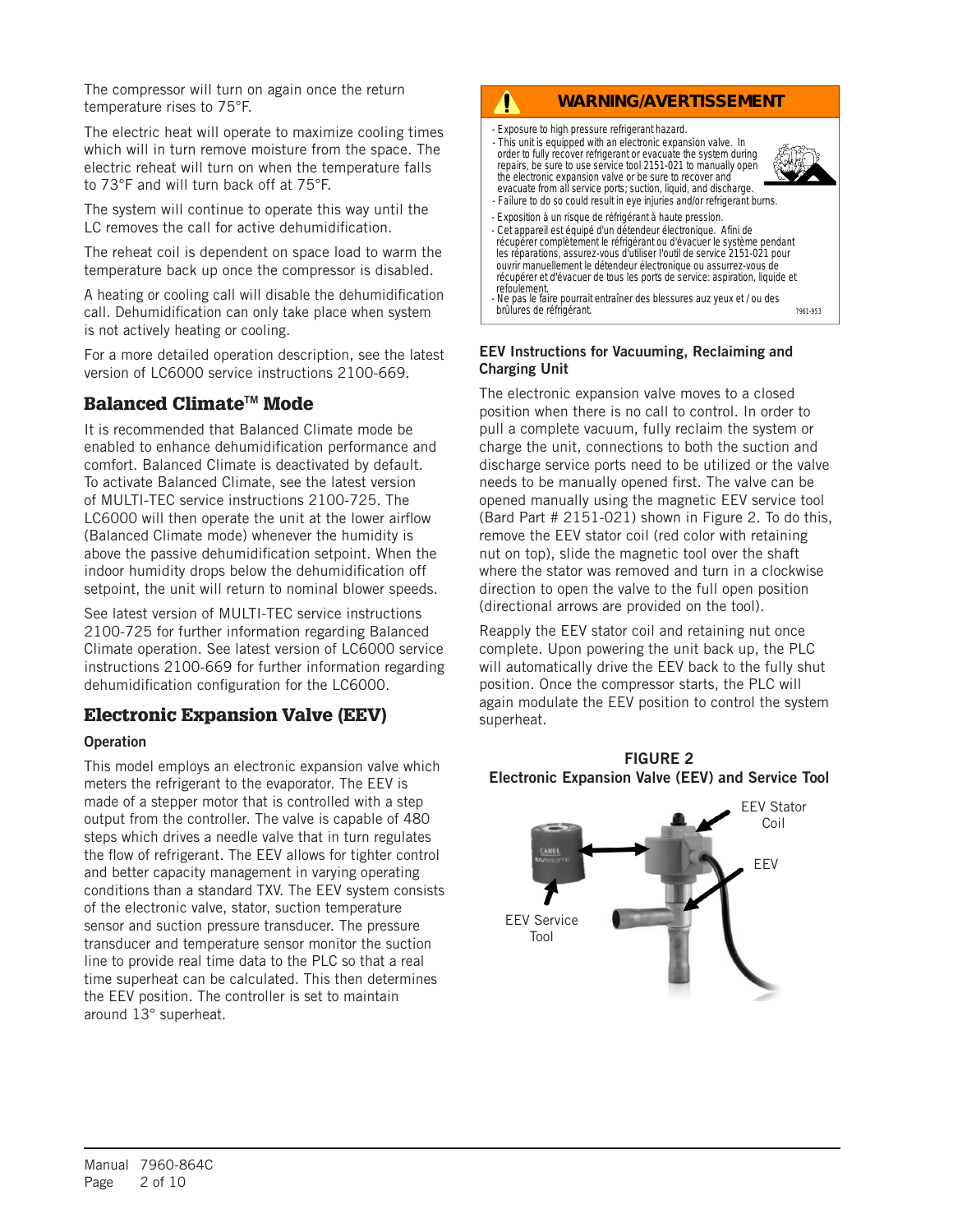#### Troubleshooting the Electronic Expansion Valve

#### Electronic Expansion Valve

Check to see if valve can be moved by manually moving the stepper motor using the EEV service tool shown in Figure 1 (Bard Part # 2151-021). If valve still does not control, check the transducer and thermistor sensors as described on page 4. If sensors are good, replace the valve.

#### Stator Coil

Disconnect the stator from the valve and the control and measure the resistance of the windings using an electrical tester. The resistance of both windings should be around 40 ohms +/– 10%. The four wire sets that will have resistance between them are: White and red, green and red, yellow and purple, blue and purple. If the resistance falls outside these values, replace the stator.

#### Transducer Sensor

- 1. Check continuity of all three wires from transducer plug to the PLC. Replace wires if poor connection in any wire.
- 2. Check to ensure wires are correctly connected as follows:

Blue wire = B9 on PLC to pin C on transducer plug

Red wire  $= +5V$  on PLC to pin B on transducer plug

Black wire = terminal block 7 to pin A on transducer plug

- 3. Check that there is 5VDC Nominal between the red and black wires going to the transducer.
- 4. Check the signal voltage between the blue and black wires (0.5-4.5VDC Actual). The following formula and Figure 3 can be used to determine if the transducer's voltage to pressure ratio is within range. Replace transducer if out of range.

Formula for Tech:

(Measured Pressure x .016)  $+ .5 =$ Expected Transducer Signal Voltage (see Figure 3).





#### *Thermistor Sensor*

- 1. Make a visual check for broken wire insulation, broken wires or cracked epoxy material.
- 2. Disconnect 10k ohm NTC thermistor from terminal B8 on the PLC and terminal block 6.
- 3. Use an ohmmeter to measure the resistance between the two connectors. Also use ohmmeter to check for short or open.
- 4. Compare the resistance reading to Table 1 on page 4. Use sensor ambient temperature. (Tolerance of part is  $\pm 10$  %.)
- 5. If sensor is out of tolerance, shorted, open or reads very low ohms, it should be replaced.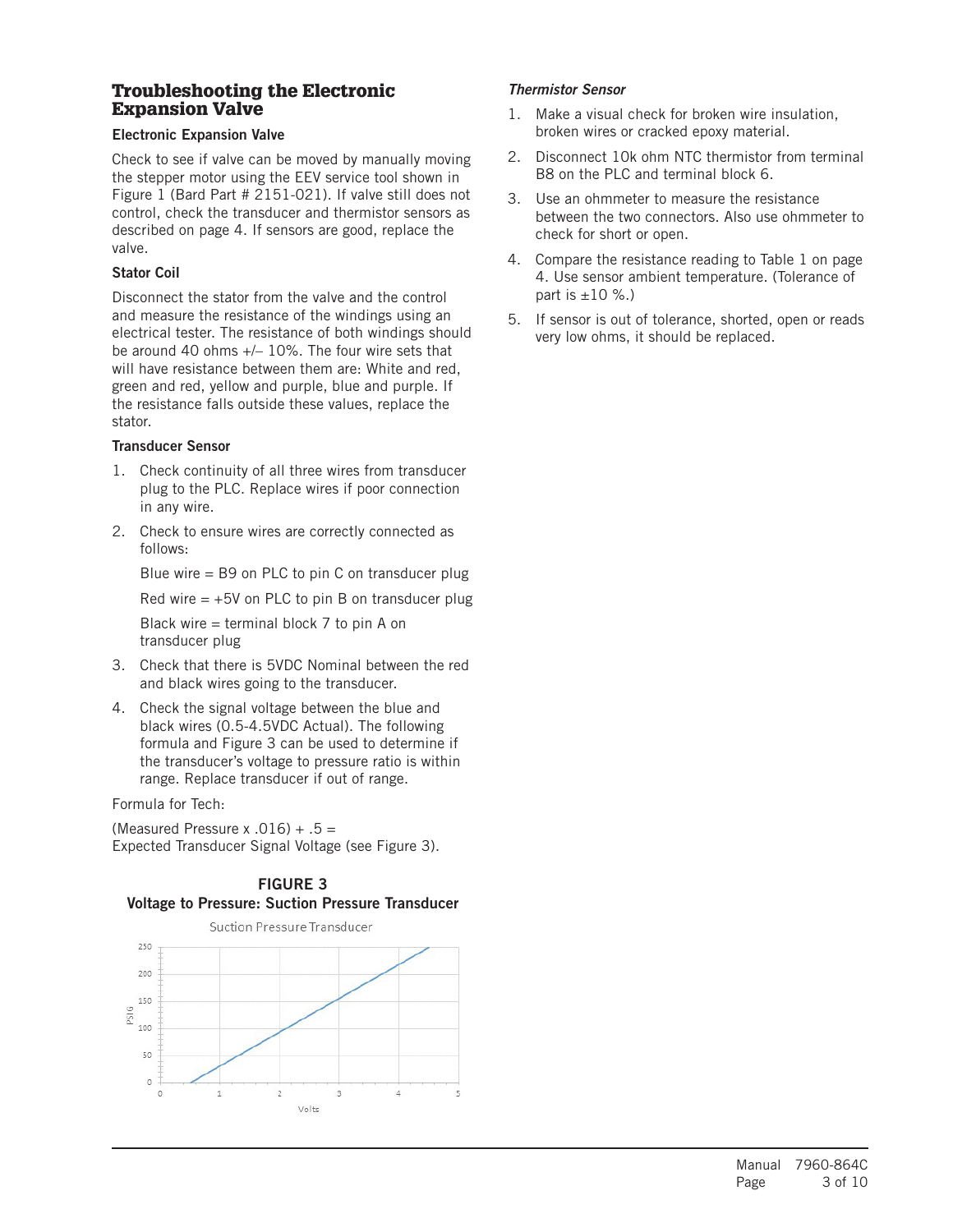|         | <b>Temperature</b> | Resistance |      | <b>Temperature</b> | Resistance | <b>Temperature</b> |              | <b>Resistance</b> | <b>Temperature</b> |             | Resistance |
|---------|--------------------|------------|------|--------------------|------------|--------------------|--------------|-------------------|--------------------|-------------|------------|
| F       | $\mathbf c$        | $\Omega$   | F    | $\mathsf c$        | $\Omega$   | F                  | $\mathsf{C}$ | $\Omega$          | F                  | $\mathbf c$ | $\Omega$   |
| $-40$   | $-40$              | 188,500    | 28.4 | $-2$               | 29,730     | 96.8               | 36           | 6,700             | 165.2              | 74          | 1,980      |
| $-38.2$ | $-39$              | 178,500    | 30.2 | $-1$               | 28,480     | 98.6               | 37           | 6,470             | 167                | 75          | 1,920      |
| $-36.4$ | $-38$              | 169,000    | 32   | 0                  | 27,280     | 100.4              | 38           | 6,250             | 168.8              | 76          | 1,870      |
| $-34.6$ | $-37$              | 160,200    | 33.8 | $\mathbf{1}$       | 26,130     | 102.2              | 39           | 6,030             | 170.6              | 77          | 1,820      |
| $-32.8$ | $-36$              | 151,900    | 35.6 | $\mathbf{2}$       | 25,030     | 104                | 40           | 5,830             | 172.4              | 78          | 1,770      |
| $-31$   | $-35$              | 144,100    | 37.4 | 3                  | 23,990     | 105.8              | 41           | 5,630             | 174.2              | 79          | 1,920      |
| $-29.2$ | $-34$              | 136,700    | 39.2 | $\overline{4}$     | 23,000     | 107.6              | 42           | 5,440             | 176                | 80          | 1,670      |
| $-27.4$ | $-33$              | 129,800    | 41   | 5                  | 22,050     | 109.4              | 43           | 5,260             | 177.8              | 81          | 1,620      |
| $-25.6$ | $-32$              | 123,300    | 42.8 | 6                  | 21,150     | 111.2              | 44           | 5,080             | 179.6              | 82          | 1,580      |
| $-23.8$ | $-31$              | 117,100    | 44.6 | 7                  | 20,300     | 113                | 45           | 4,910             | 181.4              | 83          | 1,530      |
| $-22$   | $-30$              | 111,300    | 46.4 | 8                  | 19,480     | 114.8              | 46           | 4,750             | 183.2              | 84          | 1,490      |
| $-20.2$ | $-29$              | 105,700    | 48.2 | 9                  | 18,700     | 116.6              | 47           | 4,590             | 185                | 85          | 1,450      |
| $-18.4$ | $-28$              | 100,500    | 50   | 10                 | 17,960     | 118.4              | 48           | 4,440             | 186.8              | 86          | 1,441      |
| $-16.6$ | $-27$              | 95,520     | 51.8 | $11\,$             | 17,240     | 120.2              | 49           | 4,300             | 188.6              | 87          | 1,370      |
| $-14.8$ | $-26$              | 90,840     | 53.6 | 12                 | 16,560     | 122                | 50           | 4,160             | 190.4              | 88          | 1,340      |
| $-13$   | $-25$              | 86,430     | 55.4 | 13                 | 15,900     | 123.8              | 51           | 4,030             | 192.2              | 89          | 1,300      |
| $-11.2$ | $-24$              | 82,260     | 57.2 | 14                 | 15,280     | 125.6              | 52           | 3,900             | 194                | 90          | 1,270      |
| $-9.4$  | $-23$              | 78,330     | 59   | 15                 | 14,690     | 127.4              | 53           | 3,770             | 195.8              | 91          | 1,230      |
| $-7.6$  | $-22$              | 74,610     | 60.8 | 16                 | 14,120     | 129.2              | 54           | 3,650             | 197.6              | 92          | 1,200      |
| $-5.8$  | $-21$              | 71,100     | 62.6 | 17                 | 13,580     | 131                | 55           | 3,540             | 199.4              | 93          | 1,170      |
| $-4$    | $-20$              | 67,770     | 64.4 | 18                 | 13,060     | 132.8              | 56           | 3,430             | 201.2              | 94          | 1,140      |
| $-2.2$  | $-19$              | 64,570     | 66.2 | 19                 | 12,560     | 134.6              | 57           | 3,320             | 203                | 95          | 1,110      |
| $-0.4$  | $-18$              | 61,540     | 68   | 20                 | 12,090     | 136.4              | 58           | 3,220             | 204.8              | 96          | 1,080      |
| 1.4     | $-17$              | 58,680     | 69.8 | 21                 | 11,630     | 138.2              | 59           | 3,120             | 206.6              | 97          | 1,050      |
| 3.2     | $-16$              | 55,970     | 71.6 | 22                 | 11,200     | 140                | 60           | 3,020             | 208.4              | 98          | 1,020      |
| 5       | $-15$              | 53,410     | 73.4 | 23                 | 10,780     | 141.8              | 61           | 2,930             | 210.2              | 99          | 1,000      |
| 6.8     | $-14$              | 50,980     | 75.2 | 24                 | 10,380     | 143.6              | 62           | 2,840             | 212                | 100         | 970        |
| 8.6     | $-13$              | 48,680     | 77   | 25                 | 10,000     | 145.4              | 63           | 2,750             |                    |             |            |
| 10.4    | $-12$              | 46,500     | 78.8 | 26                 | 9,630      | 147.2              | 64           | 2,670             |                    |             |            |
| 12.2    | $-11$              | 44,430     | 80.6 | 27                 | 9,280      | 149                | 65           | 2,590             |                    |             |            |
| 14      | $-10$              | 42,470     | 82.4 | 28                 | 8,940      | 150.8              | 66           | 2,510             |                    |             |            |
| 15.8    | $-9$               | 40,570     | 84.2 | 29                 | 8,620      | 152.6              | 67           | 2,440             |                    |             |            |
| 17.6    | $-8$               | 38,770     | 86   | 30                 | 8,310      | 154.4              | 68           | 2,360             |                    |             |            |
| 19.4    | $-7$               | 37,060     | 87.8 | 31                 | 8,010      | 156.2              | 69           | 2,300             |                    |             |            |
| 21.2    | $-6$               | 35,440     | 89.6 | 32                 | 7,730      | 158                | 70           | 2,230             |                    |             |            |
| 23      | $-5$               | 33,900     | 91.4 | 33                 | 7,450      | 159.8              | 71           | 2,160             |                    |             |            |
| 24.8    | $-4$               | 32,440     | 93.2 | 34                 | 7,190      | 161.6              | 72           | 2,100             |                    |             |            |
| 26.6    | $-3$               | 31,050     | 95   | 35                 | 6,940      | 163.4              | 73           | 2,040             |                    |             |            |

TABLE 1 10K Ohm NTC Sensor: Temperature/Resistance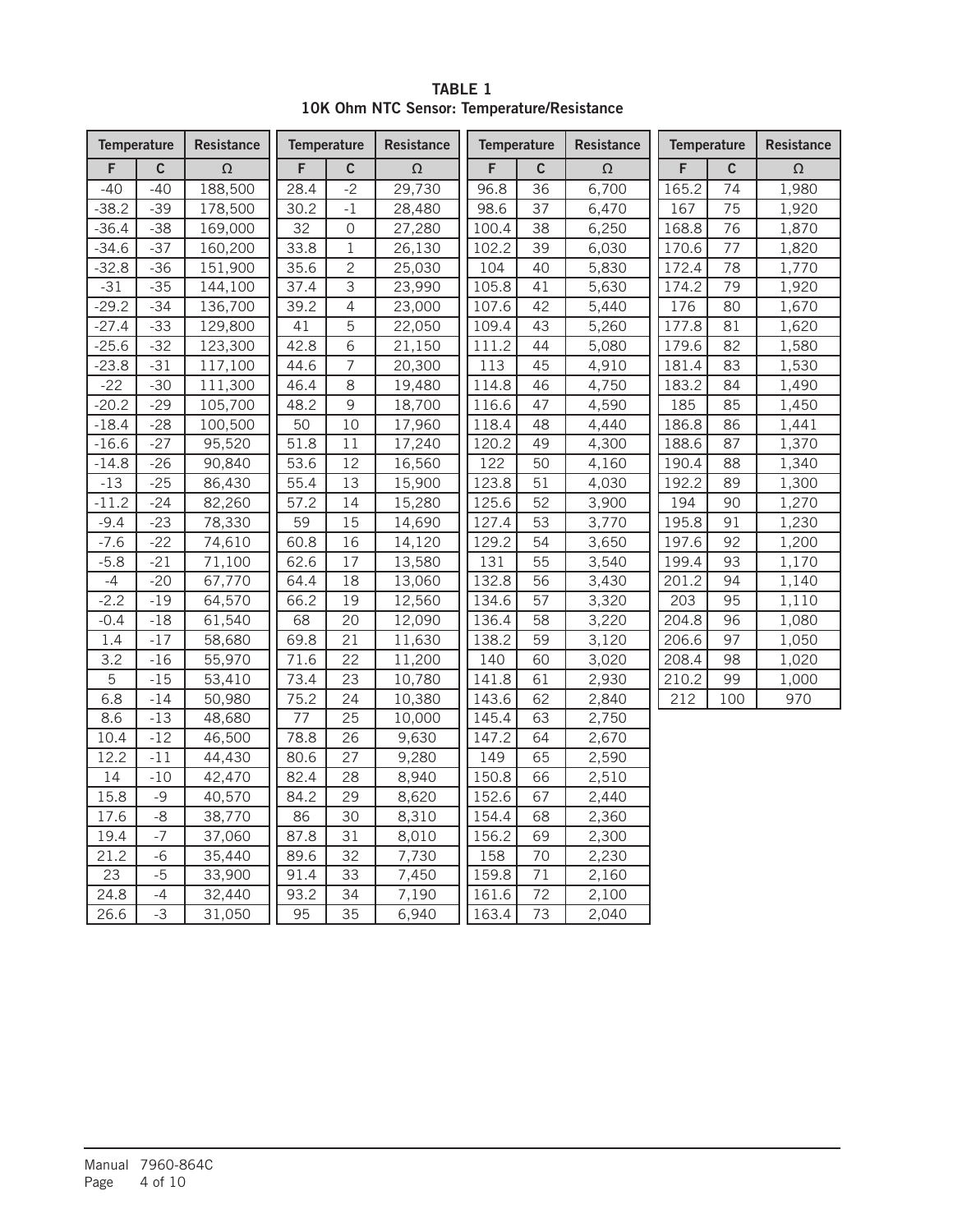| <b>DB/WB2</b>       | OD Temp.                                                                                                                                           | $65^{\circ}$ F <sup>3</sup> |                        | 70°F             |                    | 75°F                |                   | 80°F          |                          | 85°F             |                 | $90^{\circ}$ F   |                   | $95^{\circ}$ F |                  | 100°F         |                  | 105°F                   |                 |
|---------------------|----------------------------------------------------------------------------------------------------------------------------------------------------|-----------------------------|------------------------|------------------|--------------------|---------------------|-------------------|---------------|--------------------------|------------------|-----------------|------------------|-------------------|----------------|------------------|---------------|------------------|-------------------------|-----------------|
|                     | <b>Mode</b>                                                                                                                                        | A/C                         | Dehum                  | A/C              | Dehum              | A/C                 | Dehum             | A/C           | Dehum                    | A/C              | Dehum           | A/C              | Dehum             | A/C            | Dehum            | A/C           | Dehum            | A/C                     | Dehum           |
|                     | Total Cooling Btuh                                                                                                                                 | 45,900                      | 22,500                 | 44,500           | 19,700             | 43,200              | 16,800            | 41,800        | 14,000                   | 40,600           | 11,000          | 39,300           | 8,000             | 38,100         | 4,900            | 36,900        | 1,700            | 35,700                  |                 |
|                     | Sensible Btul                                                                                                                                      | 33,300                      | $\frac{9,200}{ }$      | 32,600           | 7,000              | 32,100              | 4,900             | 31,500        | 2,500                    | 30,900           | 300             | 30,300           | (2,000)           | 29,800         | (4,300)          | 29,300        | (6, 600)         | 28,800                  | (9,000)         |
|                     | 5                                                                                                                                                  | 0.725                       | 0.409                  | 0.733            | 0.355              | 0.743               | 0.292             | 0.754         | 0.179                    | 0.761            | 0.027           | 0.771            | $\circ$           | 0.782          | $\circ$          | 0.794         | $\circ$          | 0.807                   |                 |
|                     | Latent Btuh                                                                                                                                        | 12,600                      | 13,300                 | 11,900           | 12,700             | 11,100              | 11,900            | 10,300        | 11,500                   | 9,700            | 10,700          | 9,000            | 10,000            | 8,300          | 9,200            | 7,600         | 8,300            | 6,900                   | 7,500           |
| 75/62.5<br>(50% RH) | Lbs. H20/hr.                                                                                                                                       | 11.9                        | 12.5                   | 11.2             | 12.0               | 10.5                | 11.2              | 9.7           | 10.8                     | 9.2              | 10.1            | 8.5              | 9.4               | 7.8            | $\overline{8.7}$ | 7.2           | 7.8              | 6.5                     |                 |
|                     | Supply Air DB                                                                                                                                      | 52.8                        | 66.1                   | 53.0             | 68.3               | 53.3                | 70.4              | 53.8          | 72.6                     | 54.2             | 74.8            | 54.5             | 76.9              | 54.9           | 79.1             | 55.3          | 81.4             | 55.6                    | 83.6            |
|                     | Supply Air WB                                                                                                                                      |                             | 54.9                   | 51.2             | 55.9               | 51.6                | 56.8              | 51.9          | 58.0                     | 52.3             | 59.0            | 52.6             | 60.1              | 52.9           | 61.1             | 53.3          | 62.1             | 53.6                    | 63.2            |
|                     | Discharge PSIG<br>Suction PSIG4                                                                                                                    | 119<br>274                  | 108<br>243             | 120<br>295       | 260<br>109         | 315<br>121          | 110<br>273        | 339<br>122    | 112<br>292               | 362<br>123       | 114<br>307      | 125<br>384       | 116<br>322        | 126<br>407     | 118<br>335       | 127<br>431    | 348<br>121       | 129<br>455              | 124<br>360      |
|                     | Total Cooling Btuh                                                                                                                                 |                             | 24,000                 | 45,800           |                    | 44,500              | 18,300            | 43,200        | 15,400                   | 41,900           | 12,400          | 40,600           | 9,400             | 39,400         | 6,300            | 38,200        | 3,200            | 37,000                  |                 |
|                     |                                                                                                                                                    | 47,200                      |                        |                  | 21,200             |                     |                   |               |                          |                  |                 |                  |                   |                |                  | 27,500        |                  |                         |                 |
|                     | Sensible Btuh                                                                                                                                      | 31,500                      | 8,200                  | 30,900           | 6,000              | 30,300              | 3,800             | 29,700        | 1,500                    | 29,100           | (700)           | 28,600           | (3,000)           | 28,000         | (5,300)          |               | (7,600)          | 27,000                  | (10,000)        |
|                     | $5\frac{1}{2}$                                                                                                                                     | 0.667                       | 0.34                   | 0.675            | 0.28               | 0.681               | 0.21              | 0.688         | 0.10                     | 0.695            | $\circ$         | 0.704            | $\circ$           | 0.711          | $\circ$          | 0.720         | $\circ$          | 0.730                   |                 |
|                     | Latent Btuh                                                                                                                                        | 15,700                      | 15,800                 | 14,900           | 15,200             | 14,200              | 14,500            | 13,500        | 13,900                   | 12,800           | 13,100          | 12,000           | 12,400            | 11,400         | 11,600           | 10,700        | 10,800           | 10,000                  | 10,000          |
| 75/64.1<br>(55% RH) | Lbs. H20/hr.                                                                                                                                       | 14.8                        | 14.9                   | 14.1             | 14.3               | 13.4                | 13.7              | 12.7          | 13.1                     | 12.1             | 12.4            | 11.3             | 11.7              | 10.8           | 10.9             | 10.1          | 10.2             | 9.4                     | 9.4             |
|                     | Supply Air DB                                                                                                                                      | 53.8                        | 67.1                   | 54.2             | 69.2               | 54.6                | $\overline{71.4}$ | 34.9          | 73.5                     | 55.3             | 75.7            | 55.7             | 77.9              | 56.1           | 80.1             | 56.4          | 82.3             | 56.8                    | 84.5            |
|                     | Supply Air WB                                                                                                                                      | 52.2                        | 56.0                   | 52.6             | 57.                | 53.0                | 58.0              | 53.3          | 59.0                     | 53.7             | 60.1            | 54.0             | 61.1              | 54.3           | 62.2             | 54.6          | 63.2             | 54.9                    | 64.3            |
|                     | Suction PSIG                                                                                                                                       | 122                         | $111$                  | 123              | $\Xi$              | 124                 | 113               | 125           | 115                      | 126              | 117             | 128              | 119               | 129            | 122              | 130           | 124              | 132                     | 128             |
|                     | Discharge PSIG                                                                                                                                     | 275                         | 246                    | 297              | 263                | 319                 | 280               | 341           | 295                      | 363              | 310             | 386              | 325               | 409            | 338              | 433           | 351              | 456                     | 363             |
|                     |                                                                                                                                                    | 48,500                      |                        | 47,100           | 22,600             | 45,800<br>28,500    | 19,700            | 44,500        | $\frac{16,900}{500}$     | 43,200           | 13,900          | 41,900           | 10,900            | 40,700         | 7,800            | 39,500        | 4,600            |                         | 1,400           |
|                     | Total Cooling Btuh<br>Sensible Btuh                                                                                                                | 29,700                      | $\frac{25,400}{7,200}$ | 29,100           | 5,000              |                     | 2,900             | 27,900        |                          |                  | (1,700)         |                  | (4,000)           |                | (6, 300)         | 25,700        | (8,600)          | $\frac{38,400}{25,200}$ | (11,000)        |
|                     | $\overline{\mathcal{S}}$                                                                                                                           | 0.612                       | 0.283                  | 0.618            | 0.22               | 0.622               | 0.147             | 0.627         | 0.030                    | 0.634            | $\circ$         | 0.640            | $\circ$           | 0.646          | $\circ$          | 0.651         | $\circ$          | 0.656                   |                 |
|                     | Latent Btuh                                                                                                                                        | 18,800                      | 18,200                 | 18,000           | 17,600             | 17,300              | 16,800            | 16,600        | 16,400                   | 15,800           | 15,600          | 15,100           | 14,900            | 14,400         | 14,100           | 13,800        | 13,200           | 13,200                  | 12,400          |
| 75/65.5<br>(60% RH) | Lbs. H20/hr.                                                                                                                                       | 17.7                        | 17.2                   | 17.0             | 16.6               | 16.3                | 15.8              | 15.7          | 15.5                     | 14.9             | 14.7            | 14.2             | 14.1              | 13.6           | 13.3             | 13.0          | 12.5             | 12.5                    | Ξ               |
|                     | Supply Air DB                                                                                                                                      | 54.9                        | 68.0                   | 55.3             | 70.2               | 55.6                | 72.3              | 56.1          | 74.5                     | 56.5             | 76.7            | 56.9             | 78.8              | 57.2           | 81.0             | 57.6          | 83.3             | 58.0                    | 85              |
|                     | Supply Air WB                                                                                                                                      | 53.6                        | 57.0                   | 54.0             | 58.                | 54.3                | 59.0              | 54.7          | 60.1                     | 55.0             | 61.1            | 55.4             | 62.2              | 55.7           | 63.2             | 56.0          | 64.3             | 56.3                    | 65.3            |
|                     | Suction PSIG                                                                                                                                       | 125                         | 114                    | 126              | $\Xi$              | 127                 | 117               | 128           | 118                      | 129              | 120             | 131              | 122               | 132            | 125              | 134           | 128              | 135                     | $\overline{13}$ |
|                     | Discharge PSIG                                                                                                                                     | 277                         | 249                    | 298              | $\frac{8}{3}$      | 318                 | 279               | 342           | 298                      | 365              | 313             | 387              | 328               | 411            | 341              | 434           | 354              | 458                     | 366             |
|                     | Total Cooling Btuh                                                                                                                                 | 49,800                      | 26,800                 | 48,400           | 24,000             | 47,100              | 21,100            | 45,800        | 18,300                   | 44,500           | 15,300          | 43,300           | 12,300            | 42,000         | 9,200            | 40,800        | 6,100            | 39,700                  | 2,800           |
|                     | Sensible Btuh                                                                                                                                      | 28,000                      | 6,200                  | 27,300           | 4,000              | 26,800              | 1,900             | 26,200        | (500)                    | 25,600           | (2,700)         | 25,000           | (5,000)           | 24,500         | (7,300)          | 24,000        | (9,600)          | 23,500                  | (12,000)        |
|                     | S                                                                                                                                                  | 0.562                       |                        | 0.564            | $\overline{0.1}$   | 0.569               | 0.09              | 0.572         | $\circ$                  | 0.575            | $\ddot{\circ}$  | 0.577            | $\circ$           | 0.583          | $\circ$          | 0.588         | $\circ$          | 0.592                   |                 |
|                     | Latent Btuh                                                                                                                                        | 21,800                      | $\frac{0.23}{20,600}$  | 21,100           | 20,000             | 20,300              | 19,200            | 19,600        | 18,800                   | 18,900           | 18,000          | 18,300           | 17,300            | 17,500         | 16,500           | 16,800        | 15,700           | 16,200                  | 14,800          |
| 75/66.7<br>(65% RH) | Lbs. H20/hr.                                                                                                                                       | 20.6                        | 19.4                   | 19.9             | 18.                | 19.2                | $18.1\,$          | 18.5          | 17.7                     | 17.8             | 17.0            | 17.3             | 16.3              | 16.5           | 15.6             | 15.8          | 14.8             | 15.3                    | 14.0            |
|                     | Supply Air DB                                                                                                                                      | 56.1                        | 69.0                   | 56.5             | 71.                | 56.8                | $\frac{73.3}{ }$  | 57.3          | 75.4                     | 57.7             | 77.6            | 58.0             | 79.8              | 58.4           | 82.0             | 58.8          | 84.2             | 59.1                    | 86.4            |
|                     | Supply Air WB                                                                                                                                      | 55.0                        | 58.1                   | 55.3             | 59.                | 55.7                | 60.0              | 56.1          | 61.2                     | 56.4             | 62.2            | 56.8             | 63.2              | 57.1           | 64.3             | 57.4          | 65.3             | 57.7                    | 66.4            |
|                     | Suction PSIG                                                                                                                                       | 128                         | 118                    | 29               | $\Xi$              | 130                 | 120               | 131           | 121                      | 133              | 123             | 134              | 126               | 135            | 128              | 137           | $131\,$          | 138                     | 134             |
|                     | Discharge PSIG                                                                                                                                     | 279                         | 252                    | 300              | 269                | 320                 | 282               | 344           | 301                      | 366              | 316             | 389              | 331               | 412            | 344              | 436           | 357              | 459                     | 369             |
|                     | Total Cooling Btuh                                                                                                                                 | 51,100                      | 28,300                 | 49,800           | 25,500             | 48,500              | 22,500            | 47,100        | 19,700                   | 45,800           | 16,800          | 44,600           | 13,700            | 43,400         | 10,600           | 42,200        | 7,500            | 41,000                  | 4,300           |
|                     | Sensible Btuh                                                                                                                                      | 26,200                      | 5,200                  | 25,600           | 3,000              | 25,000              | 900               | 24,400        | (1,500)                  | 23,800           | (3,700)         | 23,300           | (6,000)           | 22,700         | (8,300)          | 22,200        | (10, 600)        | 21,700                  | (13,000)        |
|                     | $\mathbb{S}\mathbb{T}$                                                                                                                             | 0.513                       | 0.184                  | 0.514            | 0.118              | 0.515               | 0.040             | 0.518         | $\circ$                  | 0.520            | $\circ$         | 0.522            | $\circ$           | 0.523          | $\circ$          | 0.526         | $\circ$          | 0.529                   |                 |
|                     | Latent Btuh                                                                                                                                        | 24,900                      | 23,100                 | 24,200           | 22,500             | 23,500              | 21,600            | 22,700        | 21,200                   | 22,000           | 20,500          | 21,300           | 19,700            | 20,700         | 18,900           | 20,000        | 18,100           | 19,300                  | 17,300          |
| 75/68<br>(70% RH)   | Lbs. H20/hr.                                                                                                                                       | 23.5                        | 21.8                   | 22.8             | $\frac{1}{2}$      | 22.2                | 20.4              | 21.4          | 20.0                     | 20.8             | 19.3            | 20.1             | 18.6              | 19.5           | 17.8             | 18.9          | 17.1             | 18.2                    | 16.3            |
|                     | Supply Air DB                                                                                                                                      | 57.3                        | 69.9                   | 57.7             | 72.                | 58.0                | 74.2              | 58.5          | 76.4                     | 58.8             | 78.6            | 59.2             | 80.8              | 59.6           | 83.0             | 59.9          | 85.2             | 60.3                    | 87.4            |
|                     | Supply Air WB                                                                                                                                      | 56.4                        | 59.2                   | 56.7             | 60.7               | 57.1                | 61.1              | 57.5          | 62.2                     | 57.8             | 63.3            | 58.1             | 64.3              | 58.5           | 65.4             | 58.8          | 66.4             | 59.1                    | 67.5            |
|                     | Suction PSIG                                                                                                                                       | 131                         | 121                    | 132              | $\frac{1}{2}$      | 133                 | 123               | 134           | 125                      | 136              | 127             | 137              | 129               | 138            | 131              | 140           | 134              | 141                     | $\Xi$           |
|                     | Discharge PSIG                                                                                                                                     | 280                         | 255                    | 302              | 27.                | 322                 | 285<br>23,400     | 345<br>47,600 | 304<br>20,600            | 368              | 319             | 391              | 334               | 414<br>43,900  | 347<br>11,500    | 437<br>42,700 | 360              | 461<br>41,500           | 372<br>5,200    |
|                     | Total Cooling Btuh<br>Sensible Btuh                                                                                                                | 51,700<br>32,900            | 9,900<br>29,200        | 32,200<br>50,300 | 7,700<br>26,400    | 31,700<br>49,000    | 5,600             | 31,100        | 3,200                    | 30,500<br>46,400 | 17,700<br>1,000 | 45,100<br>29,900 | 14,600<br>(1,300) | 29,400         | (3,600)          | 28,900        | 8,400<br>(5,900) | 28,400                  | (8,300)         |
|                     | $S\Gamma$                                                                                                                                          | 0.636                       | 0.34                   | 0.640            | 0.29               | 0.647               | 0.24              | 0.653         | $\frac{16}{\frac{1}{2}}$ | 0.657            | 0.06            | 0.663            | $\circ$           | 0.670          | $\circ$          | 0.677         | $\circ$          | 0.684                   |                 |
|                     | Latent Btuh                                                                                                                                        | 18,800                      | 19,300                 | 18,100           | 18,700             | 17,300              | 17,800            | 16,500        | 17,400                   | 15,900           | 16,700          | 15,200           | 15,900            | 14,500         | 15,100           | 13,800        | 14,300           | 13,100                  | 13,500          |
| 80/68.3<br>(55% RH) | Lbs. H <sub>20/hr</sub>                                                                                                                            | 17.7                        | $18.2\,$               | 17.1             | 17.                |                     | 16.8              | 15.6          | 16.4                     | 15.0             | 15.8            | 14.3             | 15.0              | 13.7           | 14.2             | 13.0          | 13.5             | 12.4                    | 12.7            |
|                     | Supply Air DB                                                                                                                                      | 58.0                        | 70.4                   | 58.4             | 72.5               | $\frac{16.3}{58.7}$ | 74.6              | 59.2          | 76.8                     | 59.6             | 79.0            | 60.0             | 81.2              | 60.4           | 83.4             | 60.7          | 85.6             | 61.1                    | 87.8            |
|                     | Supply Air WB                                                                                                                                      | $\frac{56.3}{131}$          | 59.2                   | 56.7             | $\frac{60.2}{122}$ | 57.0                | 61.2              | 57.4          | 62.3                     | 57.7             | 63.3            | 58.1             | 64.4              | 58.4           | 65.4             | 58.7          | 66.4             | 59.0                    | 67.5            |
|                     | Suction PSIG4                                                                                                                                      |                             | 121                    | 132              |                    | <b>33</b>           | 123               | 135           | 125                      | 136              | 127             | 137              | 29                | 39             | 132              | 일             | 135              | 141                     | 138             |
|                     | Discharge PSIG                                                                                                                                     | 280                         | 255                    | 302              |                    | 322                 | 285               | 346           | 305                      | 368              | 320             | 391              | 334               | 414            | 348              | 437           | 360              | 461                     | 373             |
|                     | <sup>1</sup> Values listed are with ventilation package disabled                                                                                   |                             |                        |                  |                    |                     |                   |               |                          |                  |                 |                  |                   |                |                  |               |                  |                         |                 |
|                     | <sup>2</sup> Return air temperature °F @ Default airflow (1350 CFM) for AC tests and Balanced Climate airflow (950 CFM) for dehumidification tests |                             |                        |                  |                    |                     |                   |               |                          |                  |                 |                  |                   |                |                  |               |                  |                         |                 |
|                     | <sup>3</sup> Below 50°F, unit requires a factory or field installed low ambient control.                                                           |                             |                        |                  |                    |                     |                   |               |                          |                  |                 |                  |                   |                |                  |               |                  |                         |                 |
|                     | 4 Suction pressure +/- 4 psi, Discharge pressure +/- 10 psi                                                                                        |                             |                        |                  |                    |                     |                   |               |                          |                  |                 |                  |                   |                |                  |               |                  |                         |                 |

#### W42ACM Cooling and Dehumidification Application Data1

Manual 7960-864C<br>Page 5 of 10 5 of 10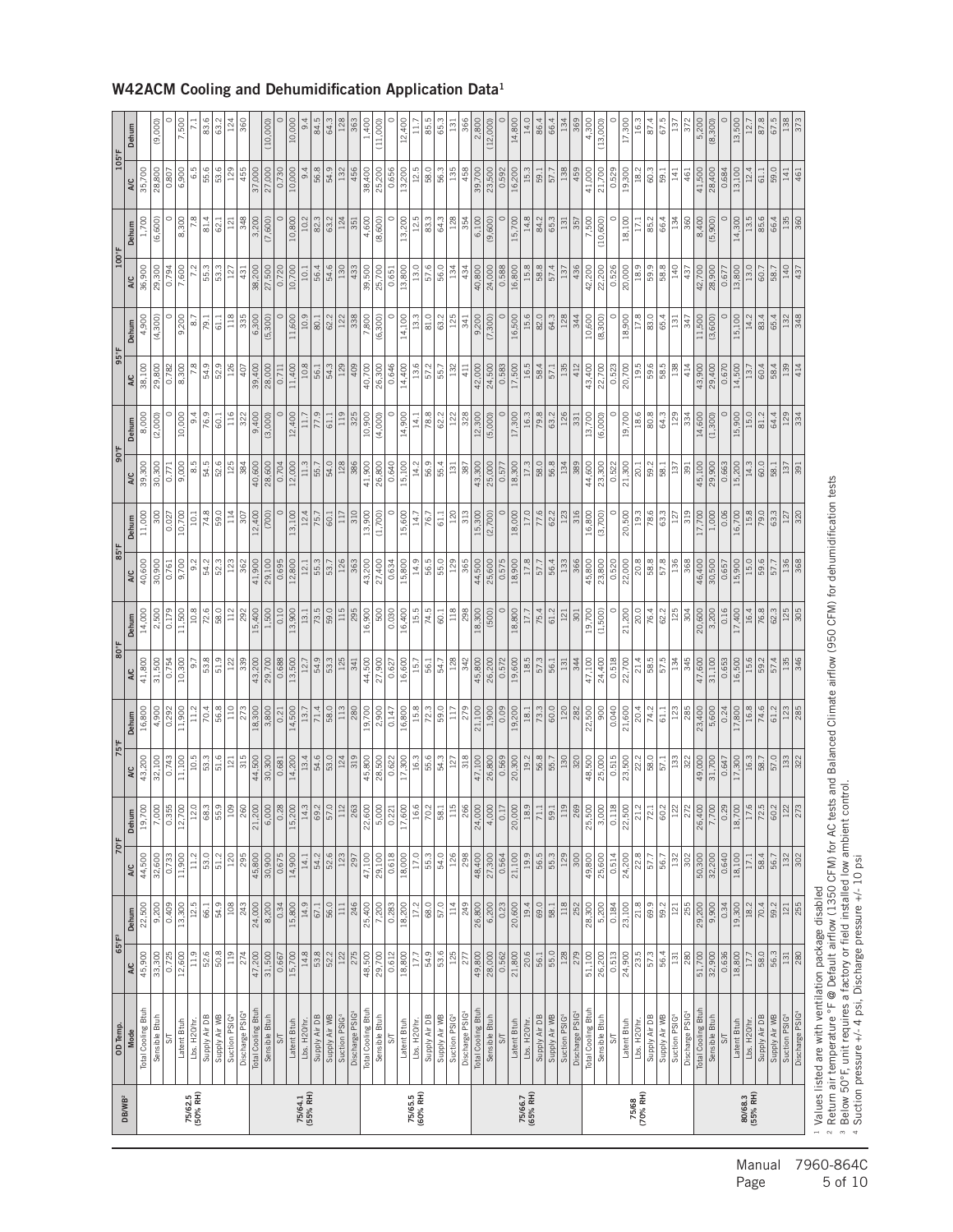| DB/WB <sup>2</sup>  | OD Temp.                                                                                                                                            | $65^{\circ}$ F <sup>3</sup> |                   |                 | 70°F                   | 75°F              |                | 80°F            |                   | $85^{\circ}$ F  |                | $90^{\circ}$ F    |                   | $95^{\circ}$ F  |                   | 100°F           |                   | $105^{\circ}$ F        |               |
|---------------------|-----------------------------------------------------------------------------------------------------------------------------------------------------|-----------------------------|-------------------|-----------------|------------------------|-------------------|----------------|-----------------|-------------------|-----------------|----------------|-------------------|-------------------|-----------------|-------------------|-----------------|-------------------|------------------------|---------------|
|                     | Mode                                                                                                                                                | A/C                         | Dehum             | A/C             | Dehum                  | <b>A/C</b>        | Dehum          | <b>A/C</b>      | Dehum             | <b>A/C</b>      | Dehum          | A/C               | Dehum             | <b>A/C</b>      | Dehum             | <b>A/C</b>      | Dehum             | <b>A/C</b>             | Dehum         |
|                     | Total Cooling Btuh                                                                                                                                  | 53,100                      | 26,400            | 52,100          | 23,400                 | 50,800            | 20,000         | 49,600          | 17,000            | 48,000          | 13,600         | 46,200            | 10,100            | 44,200          | 6,500             | 42,100          | 2,800             | 39,700                 |               |
|                     | Sensible Btuh                                                                                                                                       | 39,800                      | 11,100            | 39,300          | 8,700                  | 39,200            | 6,300          | 38,200          | 3,900             | 37,500          | 1,400          | 36,700            | (1, 100)          | 35,900          | (3,600)           | 35,000          | (6, 100)          | 34,000                 | (8,700)       |
|                     | $\overline{\mathcal{S}}$                                                                                                                            | 0.750                       | 0.420             | 0.754           | $\frac{0.372}{14,700}$ | 0.772             | 0.315          | 0.770           | 0.229             | 0.781           | 0.103          | 0.794             | $\circ$           | 0.812           | $\subset$         | 0.831           | $\circ$           | 0.856                  |               |
|                     | Latent Btuh                                                                                                                                         | 13,300                      | 15,300            | 12,800          |                        | 11,600            | 13,700         | 11,400          | 13,100            | 10,500          | 12,200         | 9,500             | 11,200            | 8,300           | 10,100            | 7,100           | 8,900             | 5,700                  | 7,700         |
| 75/62.5<br>(50% RH) | Lbs. H20/hr.                                                                                                                                        | 12.5                        | 14.4              | 12.1            | 13.9                   | 10.9              | 12.9           | 10.8            | 12.4              | 9.9             | 11.5           | 9.0               | 10.6              | 7.8             | 9.5               | 6.7             | 8.4               | 5.4                    |               |
|                     | Supply Air DB                                                                                                                                       | 51.5<br>50.4                | 65.9              | 50.7<br>51.7    | 67.9                   | 52.0<br>50.9      | 69.8           | 52.3            | 71.9<br>57.7      | 52.7            | 73.9<br>58.7   | 52.2<br>53.2      | 76.0<br>59.8      | 53.8<br>52.6    | 78.0              | 54.4<br>53.1    | 80.1              | 55.1                   | 82.2          |
|                     | Supply Air WB<br>Suction PSIG                                                                                                                       |                             | 54.8<br>$117\,$   | 129             | 55.                    | 130               | 119<br>56.7    | 51.3<br>132     | $121$             | 51.7<br>134     | 123            |                   | 125               | 136             | 60.8<br>127       | 136             | 61.9<br>130       | 53.7<br>137            | 63.0<br>133   |
|                     | Discharge PSIG                                                                                                                                      | $\frac{127}{287}$           | 237               | 307             | $\frac{118}{254}$      | 328               | 269            | 349             | 288               | 373             | 304            | $\frac{135}{397}$ | 320               | 424             | 336               | 451             | 351               | 480                    | 366           |
|                     | Total Cooling Btuh                                                                                                                                  | 54,400                      | 28,000            | 53,400          | 25,000                 |                   | 21,800         | 50,800          | 18,600            | 49,300          | 15,200         | 47,500            | 11,700            | 45,500          | 8,100             | 43,300          | 4,400             | 41,000                 | 600           |
|                     | Sensible Btuh                                                                                                                                       | 37,500                      | 9,700             | 37,000          | 7,400                  | 52,200            | 5,000          | 35,900          | 2,600             | 35,200          | 100            | 34,400            | (2,400)           | 33,600          | (4,900)           | 32,600          | (7,400)           | 31,600                 | (10,000)      |
|                     | $\overline{\mathcal{S}}$                                                                                                                            |                             |                   |                 |                        |                   |                |                 |                   |                 |                |                   |                   |                 |                   |                 |                   |                        |               |
|                     |                                                                                                                                                     | 0.689<br>16,900             | 0.35<br>18,300    | 0.693<br>16,400 | 0.30<br>17,600         | 0.699<br>15,700   | 0.23<br>16,800 | 14,900<br>0.707 | 0.14<br>16,000    | 0.714<br>14,100 | 15,100<br>0.01 | 0.724<br>13,100   | $\circ$<br>14,100 | 0.738<br>11,900 | $\circ$<br>13,000 | 0.753<br>10,700 | $\circ$<br>11,800 | 0.771                  | 10,600        |
| 75/64.1<br>(55% RH) | Lbs. H20/hr.<br>Latent Btuh                                                                                                                         | 15.9                        | 17.3              | 15.5            |                        | 14.8              | 15.8           | 14.1            | 15.1              | 13.3            | 14.2           | 12.4              | 13.3              | 11.2            | 12.3              | 10.1            | 11.1              | $\frac{9}{8}$<br>9,400 | 10.0          |
|                     |                                                                                                                                                     |                             |                   |                 | 16.6                   |                   |                |                 |                   |                 |                |                   |                   |                 |                   |                 |                   |                        |               |
|                     | Supply Air DB                                                                                                                                       | 52.9                        | 67.0              | 53.1            | 68.9                   | 53.4              | 70.9           | 53.7            | 73.0              | 54.2            | 75.0           | 54.6              | 77.0              | 55.2            | 79.1              | 55.8            | 81.2              | 56.5                   | 83.3          |
|                     | Supply Air WB                                                                                                                                       | 51.9                        | 55.9              | 52.2            | 56.8                   | 52.5              | 57.8           | 52.9            | 58.8              | 53.2            | 59.8           | 53.7              | 60.9              | 54.1            | 61.9              | 54.7            | 63.0              | 55.2                   | 64.1          |
|                     | Suction PSIG4                                                                                                                                       | 130                         | 120               | 132             | 121                    | 134               | 122            | 135             | 124               | 137             | 126            | 138               | 128               | 139             | 130               | 139             | 133               | 140                    | 136           |
|                     | Discharge PSIG                                                                                                                                      | 289                         | 239               | 308             | 25                     | 329               | 274            | 351             | 291               | 374             | 307            | 399               | 323               | 425             | 338               | 452             | 354               | 481                    | 368           |
|                     | Total Cooling Btuh                                                                                                                                  | 55,600                      | 29,600            | 54,700          | 26,500                 | 53,300<br>34,500  | 23,200         | 52,100          | 20,100            | 50,500          | 16,800         | 48,800            | 13,300            | 46,800          | 9,700             | 44,600          | 6,000             | 42,300                 | 2,200         |
|                     | Sensible Btuh                                                                                                                                       | 35,200                      | 8,400             | 34,700          | 6,100                  |                   | 3,700          | 33,600          | 1,300             | 32,900          | (1, 200)       | 32,100            | (3,700)           | 31,200          | (6, 200)          | 30,300          | (8,700)           | 29,300                 | (11,300)      |
|                     | $\overline{5}$                                                                                                                                      | 0.633                       | 0.284             | 0.634           | 0.230                  | 0.647             | 0.159          | 0.645           | 0.065             | 0.651           | $\circ$        | 0.658             | $\circ$           | 0.667           | $\circ$           | 0.679           | $\circ$           | 0.693                  |               |
|                     | Latent Btuh                                                                                                                                         | 20,400                      | 21,200            | 20,000          | 20,400                 | 18,800            | 19,500         | 18,500          | 18,800            | 17,600          | 18,000         | 16,700            | 17,000            | 15,600          | 15,900            | 14,300          | 14,700            | 13,000                 | 13,500        |
| 75/65.5<br>(60% RH) | Lbs. H20/hr.                                                                                                                                        | 19.2                        | 20.0              | 18.9            | 19.2                   | 17.7              | 18.4           | 17.5            | 17.7              | 16.6            | 17.0           | 15.8              | 16.0              | 14.7            | 15.0              | 13.5            | 13.9              | 12.3                   | $\frac{1}{2}$ |
|                     | Supply Air DB                                                                                                                                       | 54.3                        | 68.0              | 54.5            | 70.0                   | 54.8              | 72.0           | 55.2            | 74.0              | 55.6            | 76.1           | 56.1              | 78.1              | 56.6            | 80.2              | 57.2            | 82.2              | 57.9                   | 84.3          |
|                     | Supply Air WB                                                                                                                                       | 53.4                        | 57.0              | 53.7            | 57.9                   | 53.9              | 58.9           | 54.4            | 59.9              | 54.8            | 60.9           | 55.2              | 62.0              | 55.7            | 63.0              | 56.2            | 64.1              | 56.7                   | 65.2          |
|                     | Suction PSIG <sup>4</sup>                                                                                                                           |                             |                   | 135             | $\tilde{z}$            |                   | 125            | 138             |                   | 140             | 129            | 141               | 131               | 142             | 134               | 142             |                   | 143                    | 139           |
|                     | Discharge PSIG                                                                                                                                      | $\frac{133}{290}$           | $\frac{123}{242}$ | 309             | 25                     | $\frac{137}{331}$ | 274            | 352             | $\frac{127}{293}$ | 375             | $\frac{8}{30}$ | 400               | 325               | 426             | $\frac{341}{2}$   | 454             | $\frac{136}{356}$ | 483                    | $\frac{1}{2}$ |
|                     | Total Cooling Btuh                                                                                                                                  | 56,900                      | 31,200            | 56,000          | 28,100                 | 54,600            | 24,800         | 53,400          | 21,700            | 51,800          | 18,400         | 50,100            | 14,900            | 48,100          | 11,300            | 45,900          | 7,600             | 43,500                 | 3,800         |
|                     | Sensible Btuh                                                                                                                                       | 32,800                      | 7,100             | 32,400          | 4,800                  | 32,200            | 2,400          | 31,200          | $\frac{1}{2}$     | 30,500          | (2,500)        | 29,800            | (5,000)           | 28,900          | (7,500)           | 28,000          | (10,000)          | 27,000                 | (12,600)      |
|                     | $5\frac{1}{2}$                                                                                                                                      | 0.576                       | 0.23              | 0.579           | $rac{1}{2}$            | 0.590             | 0.10           | 0.584           | $\circ$           | 0.589           | $\circ$        | 0.595             | $\circ$           | 0.601           | $\circ$           | 0.610           | $\circ$           | 0.621                  |               |
|                     | Latent Btuh                                                                                                                                         | 24,100                      | 24,100            | 23,600          | 23,300                 | 22,400            | 22,400         | 22,200          | 21,800            | 21,300          | 20,900         | 20,300            | 19,900            | 19,200          | 18,800            | 17,900          | 17,600            | 16,500                 | 16,400        |
| 75/66.7<br>(65% RH) | Lbs. H <sub>20/hr</sub>                                                                                                                             | 22.7                        | 22.7              | 22.3            | 22.                    | 21.1              | 21.1           | 20.9            | 20.6              | 20.1            | 19.7           | 19.2              | 18.8              | 18.1            | 17.7              | 16.9            | 16.6              | 15.6                   | 15.5          |
|                     | Supply Air DB                                                                                                                                       | 55.8                        | 69.1              | 56.0            | 71.1                   | 56.2              | 73.0           | 56.6            | 75.1              | 57.0            | 77.1           | 57.5              | 79.2              | 58.0            | 81.2              | 58.6            | 83.3              | 59.3                   | 85.4          |
|                     | Supply Air WB                                                                                                                                       | 54.9                        | 58.0              | 55.2            | 59.                    | 55.4              | 60.0           | 55.9            | 61.0              | 56.3            | 62.0           | 56.7              | 63.0              | 57.2            | 64.1              | 57.7            | 65.2              | 58.2                   | 66.3          |
|                     | Suction PSIG                                                                                                                                        | 136                         | 126               | 138             | $\frac{1}{2}$          | 140               | 129            | 141             | 130               | 143             | 132            | 144               | 134               | 145             | 137               | 145             | 139               | 146                    | 142           |
|                     | Discharge PSIG                                                                                                                                      | $\sqrt{291}$                | 244               | 311             | 26                     | $\frac{33}{2}$    | 276            | 353             | 86                | 377             | 312            | 402               | $\frac{328}{3}$   | 428             | 343               | 455             | $\frac{1}{359}$   | 484                    | 373           |
|                     | Total Cooling Btuh                                                                                                                                  | 58,200                      | 32,800            | 57,200          | 29,700                 | 55,900            | 26,400         | 54,700          | 23,300            | 53,100          | 20,000         | 51,300            | 16,500            | 49,400          | 12,900            | 47,200          | 9,200             | 44,800                 | 5,300         |
|                     | Sensible Btuh                                                                                                                                       | 30,500                      | 5,800             | 30,100          | 3,400                  | 29,900            | 1,100          | 28,900          | (1,400)           | 28,200          | (3,800)        | 27,400            | (6, 300)          | 26,600          | (8,800)           | 25,700          | (11,300)          | 24,700                 | (13,900)      |
|                     | $5\frac{1}{2}$                                                                                                                                      | 0.524                       | 0.177             | 0.526           | 0.114                  | 0.535             | 0.042          | 0.528           | $\circ$           | 0.531           | $\circ$        | 0.534             | $\circ$           | 0.538           | $\circ$           | 0.544           | $\circ$           | 0.551                  |               |
|                     | Latent Btuh                                                                                                                                         | 27,700                      | 27,000            | 27,100          | 26,300                 | 26,000            | 25,300         | 25,800          | 24,700            | 24,900          | 23,800         | 23,900            | 22,800            | 22,800          | 21,700            | 21,500          | 20,500            | 20,100                 | 19,200        |
| 75/68<br>(70% RH)   | Lbs. H20/hr.                                                                                                                                        | 26.1                        | 25.5              | 25.6            | 24.8                   | 24.5              | 23.9           | 24.3            | 23.3              | 23.5            | 22.5           | 22.5              | 21.5              | 21.5            | 20.5              | 20.3            | 19.3              | 19.0                   | 18.1          |
|                     | Supply Air DB                                                                                                                                       | $57.2$<br>56.5              | 70.2              | 57.4            | $\overline{2}$ .       | 57.6              | 74.1           | 58.0            | $\frac{76.2}{ }$  | 58.4            | 78.2           | 58.9              | 80.2              | 59.4            | 82.3              | 60.1            | 84.4              | 60.7                   | 86.5          |
|                     | Supply Air WB                                                                                                                                       |                             | 59.1              | 56.7            | 60.                    | 57.0              | $61.1\,$       | 57.4            | 62.1              | 57.8            | 63.1           | 58.2              | 64.1              | 58.7            | 65.2              | 59.2            | 66.3              | 59.7                   | 67.4          |
|                     | Suction PSIG4                                                                                                                                       | 139                         | 130               | 141             | $\overline{13}$        | 143               | 132            | 144             | 134               | 146             | 136            | 147               | 138               | 148             | 140               | 148             | 143               | 149                    | 146           |
|                     | Discharge PSIG                                                                                                                                      | 293                         | 247               | 312             | 264                    | 333               | 279            | 355             | 298               | 378             | 314            | 403               | 330               | 429             | 346               | 457             | 361               | 485                    | 376           |
|                     | Total Cooling Btuh                                                                                                                                  | 58,200                      | 33,300            | 57,300          | 30,200                 | 55,900            | 26,900         | 54,700          | 23,800            | 53,100          | 20,500         | 51,400            | 17,000            | 49,400          | 13,400            | 47,200          | 9,700             | 44,800                 | 5,800         |
|                     | Sensible Btuh                                                                                                                                       | 37,900                      | 11,200            | 37,500          | 8,800                  | 37,300            | 6,500          | 36,300          | 4,000             | 35,600          | 1,600          | 34,900            | (900)             | 34,000          | (3,400)           | 33,100          | (5,900)           | 32,100                 | (8,500)       |
|                     | $5\frac{1}{2}$                                                                                                                                      | 0.651                       | 0.34              | 0.654           | 0.29                   | 0.667             | 0.24           | 0.664           | 0.17              | 0.670           | 0.08           | 0.679             | $\circ$           | 0.688           | $\circ$           | 0.701           | $\circ$           | 0.717                  |               |
|                     | Latent Btuh                                                                                                                                         | 20,300                      | 22,100            | 19,800          | 21,400                 | 18,600            | 20,400         | 18,400          | 19,800            | 17,500          | 18,900         | 16,500            | 17,900            | 15,400          | 16,800            | 14,100          | 15,600            | 12,700                 | 14,300        |
| 80/68.3<br>(55% RH) | Lbs. H20/hr.                                                                                                                                        | 19.2                        | 20.8              | 18.7            | 20.2                   | 17.5              | 19.2           | 17.4            | $18.7\,$          | 16.5            | 17.8           | 15.6              | 16.9              | 14.5            | 15.8              | 13.3            | 14.7              | 12.0                   | 13.5          |
|                     | Supply Air DB                                                                                                                                       | 57.5                        | 70.5              | 57.7            | 72.5                   | 58.0              | 74.4           | 58.3            | 76.5              | 58.8            | 78.5           | 59.2              | 80.6              | 59.8            | 82.7              | 60.4            | 84.7              | $61.1\,$               | 86.8          |
|                     | Supply Air WB                                                                                                                                       | 56.5                        | 59.1              | 56.8            | $\overline{60}$ .      | 57.0              | 61.1           | 57.4            | 62.1              | 57.8            | 63.1           | 58.3              | 64.1              | 58.7            | 65.2              | 59.2            | 66.3              | 59.8                   | 67.4          |
|                     | Suction PSIG <sup>4</sup>                                                                                                                           | 139                         | 130               | 142             | $\frac{13}{25}$        | 143               | 133            | 145             | 134               | 146             | 136            | 147               | 138               | 148             | 141               | 149             | 143               | 149                    | 146           |
|                     | Discharge PSIG                                                                                                                                      | 288                         | 241               | 307             |                        | 329               | 272            | 350             | 292               | 373             | 308            | 398               | 324               | 424             | 340               | 452             | 355               | 481                    | 370           |
|                     | <sup>1</sup> Values listed are with ventilation package disabled                                                                                    |                             |                   |                 |                        |                   |                |                 |                   |                 |                |                   |                   |                 |                   |                 |                   |                        |               |
|                     | <sup>2</sup> Return air temperature °F @ Default airflow (1550 CFM) for AC tests and Balanced Climate airflow (1090 CFM) for dehumidification tests |                             |                   |                 |                        |                   |                |                 |                   |                 |                |                   |                   |                 |                   |                 |                   |                        |               |
|                     | <sup>3</sup> Below 50°F, unit requires a factory or field installed low ambient control.                                                            |                             |                   |                 |                        |                   |                |                 |                   |                 |                |                   |                   |                 |                   |                 |                   |                        |               |
|                     | Suction pressure +/- 4 psi, Discharge pressure +/- 10 psi                                                                                           |                             |                   |                 |                        |                   |                |                 |                   |                 |                |                   |                   |                 |                   |                 |                   |                        |               |

#### W48ACM Cooling and Dehumidification Application Data1

Manual 7960-864C<br>Page 6 of 10 6 of 10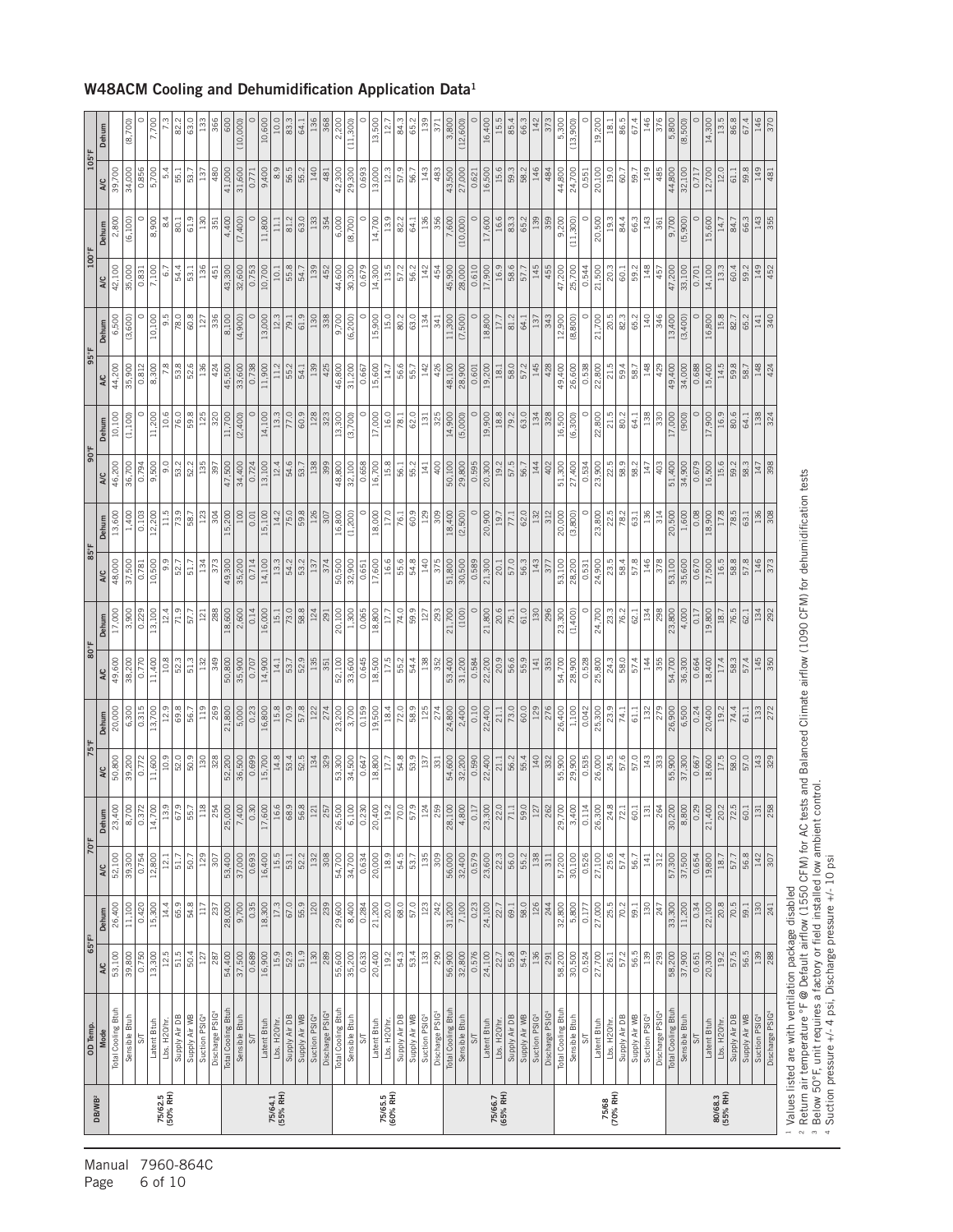| <b>DB/WB</b>        | OD Temp.                                                                                                                                                                                                                | $65^{\circ}$ F <sup>3</sup> |                        |                   | 70°F                                   | 75°F                 |                             | 80°F             |                        | 85°F             |                  | 90°F                    |                 | 95°F             |                   | 100°F            |                                | 105°F            |                  |
|---------------------|-------------------------------------------------------------------------------------------------------------------------------------------------------------------------------------------------------------------------|-----------------------------|------------------------|-------------------|----------------------------------------|----------------------|-----------------------------|------------------|------------------------|------------------|------------------|-------------------------|-----------------|------------------|-------------------|------------------|--------------------------------|------------------|------------------|
|                     | Mode                                                                                                                                                                                                                    | A/C                         | Dehum                  | A/C               | Dehum                                  | A/C                  | Dehum                       | A/C              | Dehum                  | A/C              | Dehum            | A/C                     | Dehum           | A/C              | Dehum             | A/C              | Dehum                          | A/C              | Dehum            |
|                     | Total Cooling Btuh<br>Sensible Btuh                                                                                                                                                                                     | 65,400<br>47,600            | 31,900<br>13,600       | 63,800<br>46,900  | 28,500<br>11,200                       | 62,100<br>46,200     | 24,700<br>$\frac{1}{8,700}$ | 60,500<br>45,400 | 6,400<br>21,600        | 58,800<br>44,700 | 18,000<br>3,800  | 57,000<br>43,900        | 14,300<br>1,300 | 55,200<br>43,100 | 10,500<br>(1,300) | 53,300<br>42,300 | 6,600<br>(4,000)               | 51,400<br>41,500 | 2,600<br>(6,700) |
|                     | $\overline{5}$                                                                                                                                                                                                          | 0.728                       | 0.426                  | 0.735             | 0.393                                  | 0.744                | 0.352                       | 0.750            | 0.296                  | 0.760            | 0.211            | 0.770                   | 0.091           | 0.781            | $\circ$           | 0.794            | $\circ$                        | 0.807            |                  |
|                     | Latent Btuh                                                                                                                                                                                                             | 17,800                      | 18,300                 | 16,900            | 17,300                                 | 15,900               | 16,000                      | 15,100           | 15,200                 | 14,100           | 14,200           | 13,100                  | 13,000          | 12,100           | 11,800            | 11,000           | 10,600                         | 9,900            | 9,300            |
| 75/62.5<br>(50% RH) | Lbs. H20/hr                                                                                                                                                                                                             | 16.8                        | 17.3                   | 15.9              | 16.3                                   | 15.0                 | 15.1                        | 14.2             | 14.3                   | 13.3             | 13.4             | 12.4                    | 12.3            | 11.4             | 11.1              | 10.4             | 10.0                           | 9.3              | $\frac{8}{3}$    |
|                     | Supply Air DB                                                                                                                                                                                                           | 50.3                        | 65.2                   | 50.7              | 66.9                                   | 51.0                 | 68.7                        | 51.4             | 70.4                   | 51.8             | 72.3             | 52.2                    | 74.1            | 52.6             | 76.1              | 53.0             | 78.0                           | 53.4             | 80.0             |
|                     | Supply Air WB                                                                                                                                                                                                           | 49.4                        | 54.2                   | 49.7              | 55.                                    | 50.0                 | 56.0                        | 50.4             | 57.0                   | 50.8             | 58.0             | 51.2                    | 58.9            | 51.5             | 59.9              | 51.9             | 60.9                           | 52.3             | 61.9             |
|                     | Discharge PSIG<br>Suction PSIG                                                                                                                                                                                          | 126<br>86                   | 118<br>278             | 316<br>127        | Ē<br>$\overline{3}$                    | $\frac{8}{3}$<br>127 | 120<br>$\frac{5}{305}$      | 128<br>359       | $\frac{8}{3}$<br>122   | 130<br>382       | 123<br>333       | 405<br>131              | 124<br>348      | 430<br>132       | 125<br>364        | 133<br>455       | $\overline{\mathbf{a}}$<br>127 | 135<br>481       | 128<br>398       |
|                     | Total Cooling Btuh                                                                                                                                                                                                      | 66,800                      | 33,600                 | 65,200            | 30,300                                 | 63,600               | 26,800                      | 61,900           | 23,300                 | 60,200           | 19,700           | 58,400                  | 16,000          | 56,600           | 12,200            | 54,700           | 8,300                          | 52,800           | 4,400            |
|                     | Sensible Btu                                                                                                                                                                                                            | 45,000                      | 12,000                 | 44,300            | $\frac{9,600}{ }$                      | 43,500               | 7,200                       | 42,800           | 4,700                  | 42,000           | 2,200            | 41,200                  | (300)           | 40,400           | (3,000)           | 39,600           | (5,600)                        | 38,800           | (8,400)          |
|                     | $\overline{5}$                                                                                                                                                                                                          | 0.674                       | 0.36                   | 0.679             | 0.32                                   | 0.684                | 0.27                        | 0.691            | 0.20                   | 0.698            | 0.11             | 0.705                   | $\circ$         | 0.714            | $\circ$           | 0.724            | $\circ$                        | 0.735            |                  |
|                     | Latent Btuh                                                                                                                                                                                                             | 21,800                      | 21,600                 | 20,900            | 20,700                                 | 20,100               | 19,600                      | 19,100           | 18,600                 | 18,200           | 17,500           | 17,200                  | 16,300          | 16,200           | 15,200            | 15,100           | 13,900                         | 14,000           | 12,800           |
| 75/64.1<br>(55% RH) | Lbs. H <sub>20/hr</sub>                                                                                                                                                                                                 | 20.6                        | 20.4                   | 19.7              | 19.5                                   | 19.0                 | 18.5                        | 18.0             | 17.5                   | 17.2             | 16.5             | 16.2                    | 15.4            | 15.3             | 14.3              | 14.2             | 13.1                           | 13.2             | 12.1             |
|                     | Supply Air DB                                                                                                                                                                                                           | 51.7                        | 66.3                   | 52.0              | $ \vec{8} $                            | 52.4                 | 69.8                        | 52.8             | 71.6                   | 53.1             | 73.4             | 53.5                    | 75.3            | 53.9             | 77.2              | 54.3             | 79.2                           | 54.7             | 81.2             |
|                     | Supply Air WB                                                                                                                                                                                                           | 50.9                        | 55.3                   | 51.2              | 56.3                                   | 51.5                 | 57.2                        | 51.9             | 58.1                   | 52.3             | 59.1             | 52.6                    | 60.1            | 53.0             | 61.0              | 53.4             | 62.0                           | 53.8             | 63.1             |
|                     | Suction PSIG                                                                                                                                                                                                            | 129                         | $121\,$                | 130               | 12i                                    | 131                  | 124                         | 132              | 125                    | 133              | 126              | 134                     | 127             | 135              | 129               | 137              | 130                            | 138              | 132              |
|                     | Discharge PSIG                                                                                                                                                                                                          | 298                         | 282                    | 318               | 295                                    | 340                  | 308                         | 362              | 322                    | 384              | 337              | 408                     | 352             | 432              | 368               | 458              | 385                            | 484              | 402              |
|                     | Total Cooling Btuh                                                                                                                                                                                                      | 68,200                      | 35,300                 | 66,600            | 32,000                                 | 65,000               | 28,100                      | 63,300           | 25,000                 | 61,600           | 21,400           | 59,800                  | 17,700          | 58,000           | 13,900            | 56,100           | 10,100                         | 54,200           | 6,100            |
|                     | Sensible Btuh                                                                                                                                                                                                           | 42,300                      | 10,300                 | 41,600            | 8,000                                  | 40,900               | 5,400                       | 40,100           | 3,100                  | 39,400           | 600              | 38,600                  | (2,000)         | 37,800           | (4,600)           | 37,000           | (7,300)                        | 36,100           | (10,000)         |
|                     | $\overline{S}$                                                                                                                                                                                                          | 0.620                       | 0.292                  | 0.625             | 0.250                                  | 0.629                | 0.192                       | 0.633            | 0.124                  | 0.640            | 0.028            | 0.645                   | $\circ$         | 0.652            | $\circ$           | 0.660            | $\circ$                        | 0.666            |                  |
|                     | Latent Btuh                                                                                                                                                                                                             | 25,900                      | 25,000                 | 25,000            | 24,000                                 | 24,100               | 22,700                      | 23,200           | 21,900                 | 22,200           | 20,800           | 21,200                  | 19,700          | 20,200           | 18,500            | 19,100           | 17,400                         | 18,100           | 16,100           |
| 75/65.5<br>(60% RH) | Lbs. H <sub>20/hr</sub>                                                                                                                                                                                                 | 24.4                        | 23.6                   | 23.6              | 22.                                    | 22.7                 | 21.4                        | 21.9             | 20.7                   | 20.9             | 19.6             | 20.0                    | 18.6            | 19.1             | 17.5              | 18.0             | 16.4                           | 17.1             | 15.2             |
|                     | Supply Air DB                                                                                                                                                                                                           | 53.0                        | 67.5                   | 53.4              | 69.                                    | 53.7                 | 71.0                        | 54.1             | 72.8                   | 54.5             | 74.6             | 54.9                    | 76.5            | 55.3             | 78.4              | 55.7             | 80.3                           | 56.1             | 89.              |
|                     | Supply Air WB                                                                                                                                                                                                           | 52.3                        | 56.5                   | 52.7              | 57.                                    | 52.9                 | 58.3                        | 53.4             | 59.3                   | 53.7             | 60.2             | 54.1                    | 61.2            | 54.5             | 62.2              | 54.9             | 63.2                           | 55.3             | 64.2             |
|                     | Suction PSIG                                                                                                                                                                                                            | 132                         | 125                    | 133               | ្ម                                     | 134                  | 127                         | 135              | 128                    | 136              | 129              | 137                     | 131             | 139              | 132               | 140              | 133                            | 141              | 135              |
|                     | Discharge PSIG                                                                                                                                                                                                          | 301                         | 286                    | 321               | 299                                    | 344                  | 313                         | 364              | 326                    | 387              | 341              | 410                     | 356             | 435              | 372               | 460              | 389                            | 486              | 406              |
|                     | Total Cooling Btuh                                                                                                                                                                                                      | 69,600                      | $\frac{37,100}{8,700}$ | 68,000            | 33,700                                 | 66,400               | 29,900                      | 64,700           | $\frac{26,800}{1,500}$ | 63,000           | 23,100           | $\frac{61,200}{35,900}$ | 19,400          | 59,400           | 15,700            | 57,600           | 11,800                         | 55,600<br>33,500 | 7,800            |
|                     | Sensible Btuh                                                                                                                                                                                                           | 39,700                      |                        | 38,900            | 6,400                                  | 38,200               | 3,800                       | 37,500           |                        | 36,700           | (1,000)          |                         | (3,600)         | 35,100           | (6, 200)          | 34,300           | (8,900)                        |                  | (11,600)         |
|                     | $S\Gamma$                                                                                                                                                                                                               | 0.570                       | 0.23                   | 0.572             | 0.19                                   | 0.575                | 0.13                        | 0.580            | 0.06                   | 0.583            | $\circ$          | 0.587                   | $\circ$         | 0.591            | $\circ$           | 0.595            | $\circ$                        | 0.603            |                  |
|                     | Latent Btuh                                                                                                                                                                                                             | 29,900                      | 28,400                 | 29,100            | 27,300                                 | 28,200               | 26,100                      | 27,200<br>25.7   | 25,300                 | 26,300           | 24,100           | 25,300                  | 23,000          | 24,300           | 21,900            | 23,300           | 20,700                         | 22,100           | 19,400           |
| 75/66.7<br>(65% RH) | Lbs. H <sub>20/hr</sub>                                                                                                                                                                                                 | 28.2                        | 26.8                   | 27.5              | 25.8                                   | 26.6                 | 24.6                        |                  | 23.9                   | 24.8             | 22.7             | 23.9                    | 21.7            | 22.9             | 20.7              | 22.0             | 19.5                           | 20.8             | 18.3             |
|                     | Supply Air DB                                                                                                                                                                                                           | 54.4                        | 68.7                   | 54.7              | $\overline{20}$                        | 55.1                 | 72.2                        | 55.5             | 73.9                   | 55.9             | 75.7             | 56.2                    | 77.6            | 56.6             | 79.5              | 57.1             | 81.5                           | 57.5             | 83.5             |
|                     | Supply Air WB                                                                                                                                                                                                           | 53.8                        | 57.6                   | 54.1              | 58.                                    | 54.4                 | 59.4                        | 54.8             | 60.4                   | 55.2             | 61.4             | 55.5<br>141             | 62.3            | 55.9             | 63.3              | 56.3             | 64.3                           | 56.7             | 65.3             |
|                     | Discharge PSIG<br>Suction PSIG                                                                                                                                                                                          | 303<br>136                  | 128<br>290             | 324<br>137        | $\tilde{\mathbb{Z}}$<br>$\frac{30}{3}$ | 138<br>347           | 130<br>317                  | 139<br>367       | 330<br>131             | 389<br>140       | 345<br>133       | 413                     | 360<br>134      | 142<br>437       | 376<br>135        | 463<br>143       | 393<br>137                     | 489<br>145       | 410<br>138       |
|                     | Total Cooling Btuh                                                                                                                                                                                                      | 71,000                      | 38,800                 | 69,400            | 35,500                                 | 67,800               | 31,600                      | 66,100           | 28,500                 | 64,400           | 24,900           | 62,700                  | 21,200          | 60,800           | 17,400            | 59,000           | 13,500                         | 57,100           | 9,600            |
|                     | Sensible Btuh                                                                                                                                                                                                           | 37,000                      | 7,100                  | 36,300            | 4,700                                  | 35,600               | 2,200                       | 34,800           | (100)                  | 34,000           | (2,600)          | 33,300                  | (5, 200)        | 32,500           | (7,800)           | 31,600           | (10, 500)                      | 30,800           | (13, 200)        |
|                     | $\overline{\mathsf{S}}$                                                                                                                                                                                                 | 0.521                       | 0.183                  | 0.523             | 0.132                                  | 0.525                | 0.070                       | 0.526            | $\circ$                | 0.528            | $\circ$          | 0.531                   | $\circ$         | 0.535            | $\circ$           | 0.536            | $\circ$                        | 0.539            |                  |
|                     | Latent Btuh                                                                                                                                                                                                             | 34,000                      | 31,700                 | 33,100            | 30,800                                 | 32,200               | 29,400                      | 31,300           | 28,600                 | 30,400           | 27,500           | 29,400                  | 26,400          | 28,300           | 25,200            | 27,400           | 24,000                         | 26,300           | 22,800           |
| 75/68<br>(70% RH)   | Lbs. H20/hr                                                                                                                                                                                                             | 32.1                        | 29.9                   | 31.2              | 29.                                    | 30.4                 | 27.7                        | 29.5             | 27.0                   | 28.7             | 25.9             | 27.7                    | 24.9            | 26.7             | 23.8              | 25.8             | 22.6                           | 24.8             | 21.5             |
|                     | Supply Air DB                                                                                                                                                                                                           | 55.8                        | 69.8                   | $\overline{56.1}$ | $\frac{1}{2}$                          | 56.5                 | 73.3                        | 56.8             | $\sqrt{75.1}$          | 57.2             | <b>P6.9</b>      | 57.6                    | <b>78.8</b>     | $\frac{6}{38}$   | $\sqrt{80.7}$     | 58.4             | 82.7                           | 58.8             | 84.6             |
|                     | Supply Air WB                                                                                                                                                                                                           | 55.2                        | 58.7                   | 55.6              | 59.                                    | 55.8                 | 60.6                        | 56.3             | 61.5                   | 56.6             | 62.5             | 57.0                    | 63.5            | 57.4             | 64.4              | 57.8             | 65.4                           | 58.2             | 66.5             |
|                     | Suction PSIG                                                                                                                                                                                                            | <b>PET</b>                  | $\overline{131}$       | 140               | ğ                                      | 141                  | 134                         | 142              | 135                    | 143              | 136              | 144                     | 137             | 146              | 139               | 147              | 140                            | 148              | 142              |
|                     | Total Cooling Btuh<br>Discharge PSIG                                                                                                                                                                                    | 306<br>71,400               | 294<br>39,200          | 326<br>69,900     | 35,900<br>$\frac{1}{30}$               | 349<br>68,200        | 32,000<br>321               | 369<br>66,600    | 334<br>28,900          | 392<br>64,800    | 349<br>25,300    | 416<br>63,100           | 364<br>21,600   | 440<br>61,300    | 380<br>17,800     | 465<br>59,400    | 397<br>14,000                  | 491<br>57,500    | 414<br>10,000    |
|                     | Sensible Btuh                                                                                                                                                                                                           | 45,800                      | 13,600                 | 45,100            | 11,200                                 | 44,400               | 8,700                       | 43,600           | 6,400                  | 42,800           | 3,800            | 42,000                  | 1,300           | 41,200           | (1,300)           | 40,400           | (4,000)                        | 39,600           | (6,700)          |
|                     | $S$ T                                                                                                                                                                                                                   | 0.641                       | 0.35                   | 0.645             | $0.\overline{3}$                       | 0.651                | 0.27                        | 0.655            | 0.22                   | 0.660            | 0.15             | 0.666                   | 0.06            | 0.672            | $\circ$           | 0.680            | $\circ$                        | 0.689            |                  |
|                     | Latent Btuh                                                                                                                                                                                                             | 25,600                      | 25,600                 | 24,800            | 24,700                                 | 23,800               | 23,300                      | 23,000           | 22,500                 | 22,000           | 21,500           | 21,100                  | 20,300          | 20,100           | 19,100            | 19,000           | 18,000                         | 17,900           | 16,700           |
| 80/68.3<br>(55% RH) | Lbs. H20/hr.                                                                                                                                                                                                            | 24.2                        | 24.2                   | 23.4              |                                        | $22.5$<br>$56.8$     | $\frac{22.0}{73.7}$         | 21.7             | 21.2                   | 20.8             | 20.3             | 19.9                    | 19.2            | 19.0             | 18.0              | 17.9             | 17.0                           | 16.9             | 15.8             |
|                     | Supply Air DB                                                                                                                                                                                                           | 56.1                        | $\sqrt{70.2}$          | 56.5              | $\frac{23.3}{71.9}$                    |                      |                             | 57.2             | 75.5                   | 57.6             | $\frac{77.3}{ }$ | 58.0                    | 79.2            | 58.4             | 81.1              | 58.8             | 83.1                           | 59.2             | 85.1             |
|                     | Supply Air WB                                                                                                                                                                                                           | 55.4                        | 58.9                   | 55.7              | 59.                                    | 56.0                 | 60.8                        | 56.4             | 61.7                   | 56.8             | 62.7             | 57.2                    | 63.7            | 57.5             | 64.7              | 57.9             | 65.7                           | 58.3             | 66.7             |
|                     | Suction PSIG                                                                                                                                                                                                            | 140                         | 32                     | 三                 | 133                                    | 142                  | 134                         | 143              | 135                    | 144              | $\frac{137}{2}$  | 145                     | 138             | 146              | 39                | 148              | $\frac{1}{41}$                 | <b>g</b>         | 142              |
|                     | Discharge PSIG                                                                                                                                                                                                          | 305                         | 295                    | 325               | $\frac{8}{308}$                        | 348                  | 322                         | 368              | 336                    | 391              | 350              | 415                     | 366             | 439              | 381               | 464              | 398                            | 490              | 415              |
|                     | <sup>2</sup> Return air temperature °F @ Default airflow (1750 CFM) for AC tests and Balanced Climate airflow (1180 CFM) for dehumidification tests<br><sup>1</sup> Values listed are with ventilation package disabled |                             |                        |                   |                                        |                      |                             |                  |                        |                  |                  |                         |                 |                  |                   |                  |                                |                  |                  |
|                     | <sup>3</sup> Below 50°F, unit requires a factory or field installed low ambient control.                                                                                                                                |                             |                        |                   |                                        |                      |                             |                  |                        |                  |                  |                         |                 |                  |                   |                  |                                |                  |                  |
|                     | 4 Suction pressure +/- 4 psi, Discharge pressure +/- 10 psi                                                                                                                                                             |                             |                        |                   |                                        |                      |                             |                  |                        |                  |                  |                         |                 |                  |                   |                  |                                |                  |                  |

#### W60ACM Cooling and Dehumidification Application Data1

Manual 7960-864C<br>Page 7 of 10 7 of 10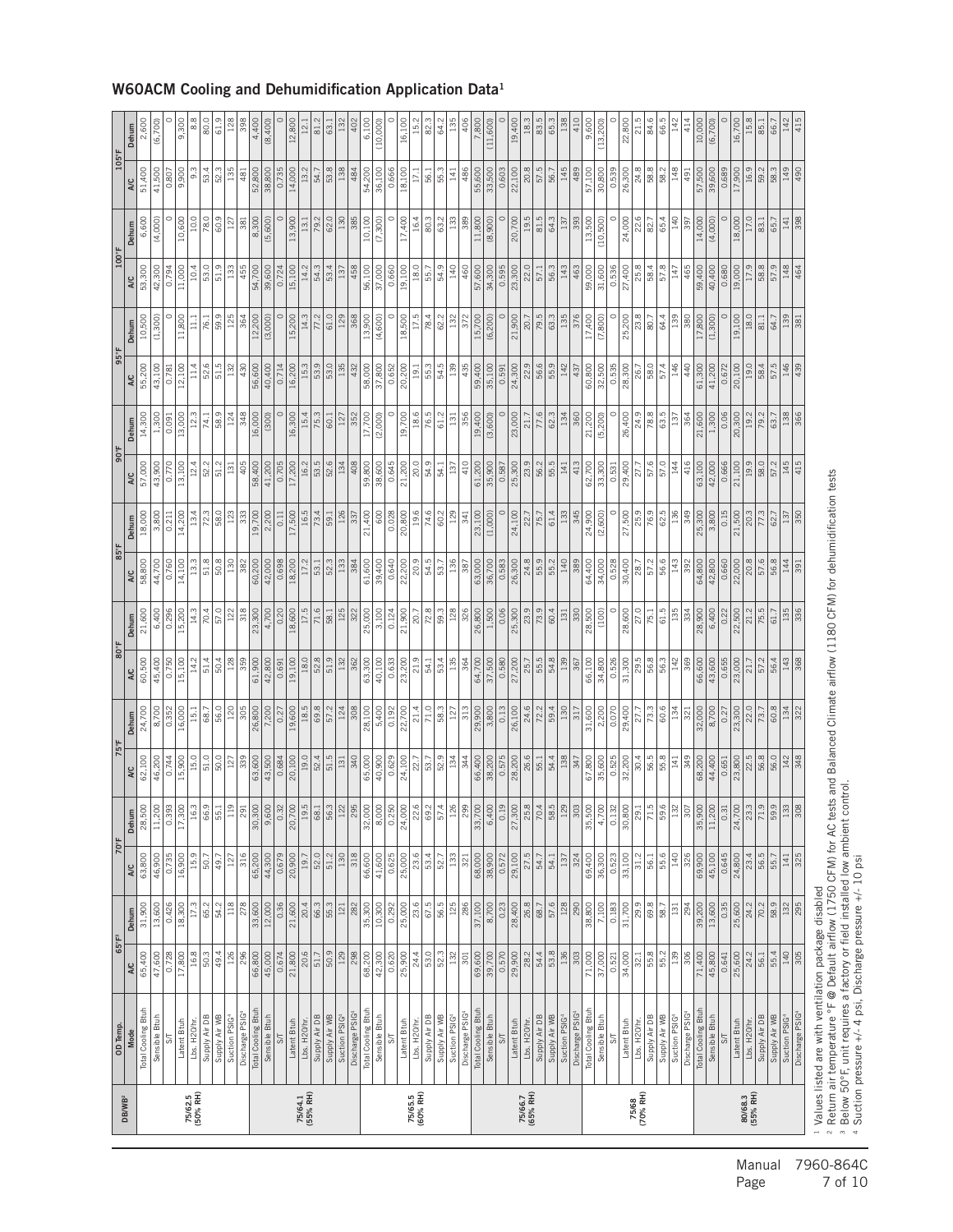| <b>DB/WB<sup>2</sup></b> | OD Temp.                                   |                | $65^{\circ}$ F <sup>3</sup> | 70°F           |                           | 75°F           |               | 80°F          |               | 85°F           |               | 90°F          |                        | 95°F          |                          | 100°F         |               | $105^{\circ}$ F |                   |
|--------------------------|--------------------------------------------|----------------|-----------------------------|----------------|---------------------------|----------------|---------------|---------------|---------------|----------------|---------------|---------------|------------------------|---------------|--------------------------|---------------|---------------|-----------------|-------------------|
|                          | <b>Mode</b>                                | <b>A/C</b>     | Dehum                       | <b>A/C</b>     | Dehum                     | <b>A/C</b>     | Dehum         | <b>A/C</b>    | Dehum         | A/C            | Dehum         | <b>A/C</b>    | Dehum                  | <b>A/C</b>    | Dehum                    | <b>AC</b>     | Dehum         | <b>AC</b>       | Dehum             |
|                          | Total Cooling Btuh                         | 79,000         | 38,500                      | 77,000         | 35,000                    | 75,200         | 31,700        | 73,100        | 27,700        | 71,000         | 23,800        | 69,000        | 19,800                 | 67,000        | 15,700                   | 64,900        | 11,400        | 62,800          | 6,900             |
|                          | Sensible Btuh                              | 55,100         | 15,100                      | 54,100         | 12,400                    | 53,200         | 9,800         | 52,200        | 6,900         | 51,200         | 4,100         | 50,300        | 1,200                  | 49,400        | (1,700)                  | 48,500        | (4,700)       | 47,700          | (7,700)           |
|                          | SΤ                                         | 0.697          | 0.392                       | 0.703          | $0.35^{\circ}$            | 0.707          | 0.309         | 0.714         | 0.249         | 0.721          | 0.172         | 0.729         | 0.061                  | 0.737         |                          | 0.747         |               | 0.760           |                   |
|                          | Latent Btuh                                | 23,900         | 23,400                      | 22,900         | 22,600                    | 22,000         | 21,900        | 20,900        | 20,800        | 19,800         | 19,700        | 18,700        | 18,600                 | 17,600        | 17,400                   | 16,400        | 16,100        | 15,100          | 14,600            |
| 75/62.5<br>(50% RH)      | Lbs. H20/hr                                | 22.5           | <b>22.1</b>                 | 21.6           | $\vec{a}$                 | 20.8           | 20.           | <u>oj</u>     | 19.6          | $\frac{8}{18}$ | 18.6          |               |                        | 16.6          | 16.4                     |               | 15.2          | 14.2            | 13.               |
|                          | Supply Air DB                              | 48.5           | 64.9                        | 48.9           | 66                        | 49.4           | 68.3          | 49.8          | 70.3          | 50.3           | 72.2          | 50.7          | 74.2                   | 51.1          | 76.1                     | 51.6          | 78.1          | 52.0            | 80.2              |
|                          | Supply Air WB<br>Suction PSIG <sup>4</sup> | 47.6<br>117    | 109<br>53.1                 | 119<br>48.1    | 54.<br>Ħ                  | 48.5<br>120    | 54.9          | 48.9<br>121   | 56.0<br>113   | 49.4<br>122    | 57.0<br>115   | 49.8<br>124   | 58.0<br>$\frac{1}{16}$ | 50.2<br>125   | 59.0<br>$\overline{117}$ | 50.6<br>126   | 60.0<br>119   | 50.9<br>127     | $\overline{61}$ . |
|                          | Discharge PSIG                             | 301            | 300                         | $\overline{3}$ | $\frac{1}{3}$             | 342            | 326           | 365           | 341           | 389            | 356           | 413           | 372                    | 439           | 389                      | 466           | 406           | 494             | 425               |
|                          | Total Cooling Btuh                         | 80,800         | 40,600                      | 78,900         | 37,200                    | 76,900         | 33,600        | 74,900        | 29,800        | 72,900         | 26,000        | 70,900        | 21,900                 | 68,800        | 17,800                   | 66,700        | 13,500        | 64,600          | 9,000             |
|                          | Sensible Btuh                              | 52,200         | 13,200                      | 51,200         | 10,600                    | 50,200         | 7,800         | 49,200        | 5,100         | 48,300         | 2,300         | 47,400        | (600)                  | 46,500        | (3,500)                  | 45,600        | (6,500)       | 44,700          | (9,500)           |
|                          | $\overline{\mathcal{S}}$                   | 0.646          | 0.33                        | 0.649          | $\frac{28}{3}$            | 0.653          | 0.23          | 0.657         | 0.17          | 0.663          | 0.09          | 0.669         |                        | 0.676         |                          | 0.684         |               | 0.692           |                   |
|                          | Latent Btuh                                | 28,600         | 27,400                      | 27,700         | 26,600                    | 26,700         | 25,800        | 25,700        | 24,700        | 24,600         | 23,700        | 23,500        | 22,500                 | 22,300        | 21,300                   | 21,100        | 20,000        | 19,900          | 18,500            |
| 75/64.1<br>(55% RH)      | Lbs. H20/hr.                               | 27.0           | 25.8                        | 26.1           | 25.                       | 25.2           | 24.3          | 24.2          | 23.3          | 23.2           | 22.4          | 22.2          | 21.2                   | 21.0          | 20.1                     | 19.9          | 18.9          | 18.8            | 17.               |
|                          | Supply Air DB                              | 49.9           | 66.2                        | 50.4           | 67.9                      | 50.8           | 69.7          | 51.3          | 71.6          | 51.7           | 73.5          | 52.1          | 75.4                   | 52.6          | 77.3                     | 53.0          | 79.4          | 53.4            | 81.4              |
|                          | Supply Air WB                              | 49.1           | 54.2                        | 49.6           | 55.1                      | $\frac{50}{6}$ | 56.1          | 50.4          | 57.0          | 50.9           | 58.0          | 51.3          | 59.0                   | 51.7          | 60.1                     | 52.1          | 61.1          | 52.4            | 29                |
|                          | Suction PSIG                               | 120            | 112                         | 122            | $\frac{1}{2}$             | 123            | 115           | 124           | 116           | 125            | 118           | 127           | 119                    | 128           | 120                      | 129           | 122           | 130             |                   |
|                          | Discharge PSIG                             | 304            | 305                         | 324            | $\overline{31}$           | 346            | 331           | 368           | 345           | 392            | 361           | 416           | 377                    | 442           | 394                      | 469           | 411           | 497             | 430               |
|                          | Total Cooling Btuh                         | 82,700         | 42,700                      | 80,700         | 39,300                    | 78,900         | 36,000        | 76,700        | 32,000        | 74,700         | 28,100        | 72,700        | 24,100                 | 70,600        | 19,900                   | 68,600        | 15,600        | 66,500          | 11,200            |
|                          | Sensible Btuh                              | 49,300         | 11,400                      | 48,200         | 8,70                      | 47,300         | 6,200         | 46,300        | 3,300         | 45,400         | 400           | 44,400        | (2,400)                | 43,500        | (5,400)                  | 42,700        | (8,300)       | 41,800          | (11,300)          |
|                          | $\overline{\mathcal{S}}$                   | 0.596          | 0.267                       | 0.597          | 0.22                      | 0.599          | 0.172         | 0.604         | 0.103         | 0.608          | 0.014         | 0.611         |                        | 0.616         |                          | 0.622         | 0             | 0.629           |                   |
|                          | Latent Btuh                                | 33,400         | 31,300                      | 32,500         | 30,600                    | 31,600         | 29,800        | 30,400        | 28,700        | 29,300         | 27,700        | 28,300        | 26,500                 | 27,100        | 25,300                   | 25,900        | 23,900        | 24,700          | 22,500            |
| 75/65.5<br>(60% RH)      | Lbs. H20/hr.                               | 31.5           | 29.5                        | 30.7           | $\frac{8}{28}$            | 29.8           | 28.1          | 28.7          | 27.1          | 27.6           | 26.1          | 26.7          | 25.0                   | 25.6          | 23.9                     | 24.4          | 22.5          | 23.3            | $\overline{z}$    |
|                          | Supply Air DB                              | 51.3           | 67.4                        | 51.8           | 69.                       | 52.2           | 70.8          | 52.7          | 72.8          | $\frac{1}{3}$  | 74.7          | 53.6          | 76.6                   | 54.0          | 78.6                     | 54.4          | 80.6          | 54.8            | 8                 |
|                          | Supply Air WB                              | 50.6           | 55.2                        | 51.1           | 56.                       | 51.5           | 57.1          | 51.9          | 58.1          | 52.3           | 59.1          | 52.8          | 60.1                   | 53.2          | 61.2                     | 53.5          | 62.2          | 53.9            | ශී                |
|                          | Suction PSIG4                              | 124            | 115                         | 125            | $\Xi$                     | 126            | 118           | 127           | 119           | 129            | 121           | 130           | 122                    | 131           | 123                      | 132           | 125           | 133             | <sup>126</sup>    |
|                          | Discharge PSIG                             | $\sqrt{307}$   | $\frac{8}{309}$             | 327            | $\frac{32}{3}$            | 349            | 335           | 371           | 350           | 395            | 365           | 420           | 381                    | 445           | 398                      | 472           | 416           | 500             | 434               |
|                          | Total Cooling Btuh                         | 84,500         | 44,800                      | 82,600         | 41,400                    | 80,700         | 38,100        | 78,600        | 34,100        | 76,600         | 30,200        | 74,500        | 26,200                 | 72,500        | 22,000                   | 70,400        | 17,700        | 68,300          | 13,300            |
|                          | Sensible Btuh                              | 46,300         | $\frac{9,600}{}$            | 45,300         |                           | 44,400         | 4,400         | 43,400        | 1,400         | 42,400         | (1,400)       | 41,500        | (4,300)                | 40,600        | (7, 200)                 | 39,700        | (10, 100)     | 38,900          | (13, 200)         |
|                          | $5\frac{1}{2}$                             | 0.548          | 0.21                        | 0.548          | $rac{1}{\circ}$           | 0.550          | 0.12          | 0.552         | 0.04          | 0.554          |               | 0.557         |                        | 0.560         |                          | 0.564         |               | 0.570           |                   |
|                          | Latent Btuh                                | 38,200         | 35,200                      | 37,300         | 34,500                    | 36,300         | 33,700        | 35,200        | 32,700        | 34,200         | 31,600        | 33,000        | 30,500                 | 31,900        | 29,200                   | 30,700        | 27,800        | 29,400          | 26,50C            |
| 75/66.7<br>(65% RH)      | Lbs. H20/hr.                               | 36.0           | 33.2                        | 35.2           | 32.1                      | 34.2           | 31.8          | 33.2          | 30.8          | 32.3           | 29.8          | 31.1          | 28.8                   | 30.1          | 27.5                     | 29.0          | 26.2          | 27.7            | 25.0              |
|                          | Supply Air DB                              | 52.1<br>52.7   | 68.6<br>56.3                | 52.5<br>53.2   | $\overline{70.4}$<br>57.3 | 53.6<br>53.0   | 58.2<br>72.0  | 53.4<br>54.1  | 74.0<br>59.2  | 53.8<br>54.5   | 75.9<br>60.2  | 55.0<br>54.2  | 61.2<br>77.8           | 54.6<br>55.4  | 79.8<br>62.2             | 55.0<br>55.8  | 63.3<br>81.8  | 55.4<br>56.2    | 64.3<br>83        |
|                          | Supply Air WB<br>Suction PSIG              | <sup>127</sup> | $\frac{18}{118}$            | 128            | $\vert \tilde{z} \vert$   | 129            | 121           | 131           | 122           | 132            | 123           | 133           | 125                    | 134           | 126                      | 135           | 128           | 136             |                   |
|                          | Discharge PSIG                             | 310            | 314                         | 331            | $\frac{1}{2}$             | 352            | 340           | 375           | 355           | 398            | 370           | 423           | 386                    | 448           | 403                      | 475           | 421           | 503             | 439               |
|                          | Total Cooling Btuh                         | 86,400         | 47,000                      | 84,400         | 43,500                    | 82,600         | 40,200        | 80,400        | 36,200        | 78,400         | 32,300        | 76,400        | 28,300                 | 74,300        | 24,200                   | 72,200        | 19,900        | 70,100          | 15,400            |
|                          | Sensible Btuh                              | 43,400         | 7,800                       | 42,400         | 5,100                     | 41,500         | 2,500         | 40,400        | (400)         | 39,500         | (3, 200)      | 38,600        | (6, 100)               | 37,700        | (9,000)                  | 36,800        | (12,000)      | 36,000          | (15,000)          |
|                          | $5\frac{1}{2}$                             | 0.502          | 0.166                       | 0.502          | 0.11                      | 0.502          | 0.062         | 0.502         | $\circ$       | 0.504          |               | 0.505         |                        | 0.507         |                          | 0.510         |               | 0.514           |                   |
|                          | Latent Btuh                                | 43,000         | 39,200                      | 42,000         | 38,40                     | 41,100         | 37,700        | 40,000        | 36,600        | 38,900         | 35,500        | 37,800        | 34,400                 | 36,600        | 33,200                   | 35,400        | 31,900        | 34,100          | 30,400            |
| 75/68<br>(70% RH)        | Lbs. H20/hr.                               | 40.6           | 37.0                        | 39.6           | $-36$                     | 38.8           | 35.6          | 37.7          | 34.5          | 36.7           | 33.5          | 35.7          | 32.5                   | 34.5          | 31.3                     | 33.4          | 30.1          | 32.2            | 8                 |
|                          | Supply Air DB                              | 54.2           | 69.8                        | 54.6           | $\overline{71.6}$         | 55.1           | 73.3          | 55.5          | 75.3          | 56.0           | 77.2          | 56.4          | 79.1                   | 56.8          | 81.0                     | 57.2          | 83.0          | 57.6            | 85.               |
|                          | Supply Air WB                              | 53.6           | 57.4                        | 54.0           | $\ddot{58}$               | 54.5           | 59.2          | 54.9          | 60.3          | 55.3           | 61.3          | 55.7          | 62.3                   | 56.1          | 63.3                     | 56.5          | 64.4          | 56.9            | 65.4              |
|                          | Suction PSIG                               | 130            | 121                         | 131            | $\frac{12}{3}$            | 132            | 124           | 134           | 125           | 135            | 126           | 136           | 128                    | 137           | 129                      | 138           | 131           | 140             | $^{132}$          |
|                          | Total Cooling Btuh<br>Discharge PSIG       | 313<br>86,500  | 319<br>46,800               | 84,600<br>334  | $\ddot{3}$<br>43,300      | 82,700<br>355  | 40,000<br>344 | 80,600<br>378 | 36,000<br>360 | 78,600<br>401  | 32,100<br>375 | 426<br>76,500 | 28,100<br>391          | 74,500<br>452 | 23,900<br>408            | 72,400<br>478 | 425<br>19,600 | 506<br>70,300   | 15,200<br>444     |
|                          | Sensible Btul                              | 53,200         | 14,300                      | 52,200         | 11,700                    | 51,300         | 9,100         | 50,300        | 6,200         | 49,300         | 3,300         | 48,400        | 500                    | 47,500        | (2,400)                  | 46,700        | (5,400)       | 45,800          | (8,400)           |
|                          | 5 <sub>7</sub>                             | 0.615          | 0.31                        | 0.617          | 0.2                       | 0.620          | 0.23          | 0.624         | 0.17          | 0.627          | 0.10          | 0.633         | 0.02                   | 0.638         | $\circ$                  | 0.645         | $\circ$       | 0.651           |                   |
|                          | Latent Btuh                                | 33,300         | 32,500                      | 32,400         | 31,600                    | 31,400         | 30,900        | 30,300        | 29,800        | 29,300         | 28,800        | 28,100        | 27,600                 | 27,000        | 26,300                   | 25,700        | 25,000        | 24,500          | 23,600            |
| 80/68.3<br>(55% RH)      | Lbs. H20/hr                                | 31.4           | 30.7                        | 30.6           | $\frac{8}{3}$             | 29.6           | 29.2          | 28.6          | 28.1          | 27.6           | 27.2          | 26.5          | 26.0                   | 25.5          | 24.8                     | 24.2          | 23.6          | 23.1            | 22.               |
|                          | Supply Air DB                              | 54.3           | 70.4                        | 54.8           | 72.                       | 55.3           | 73.8          | 55.7          | 75.8          | 56.2           | 77.7          | 56.6          | 79.6                   | 57.0          | 81.6                     | 57.4          | 83.6          | 57.8            | 85.6              |
|                          | Supply Air WB                              | 53.5           | 57.6                        | 54.0           | 58.6                      | 54.4           | 59.5          | 54.8          | 60.5          | 55.3           | 61.5          | 55.7          | 62.5                   | 56.1          | 63.6                     | 56.5          | 64.6          | 56.8            | 65.6              |
|                          | Suction PSIG4                              | 131            | 122                         | 132            | $rac{2}{33}$              | 133            | 124           | 135           | 126           | 136            | 127           | 137           | 128                    | 138           | 130                      | 139           | 131           | 140             | 133               |
|                          | Discharge PSIG                             | 314            | 321                         | 334            |                           | 356            | 346           | 378           | 362           | 402            | 377           | 426           | 393                    | 452           | 410                      |               | 427           | 507             | 446               |

#### W72ACM Cooling and Dehumidification Application Data1

1 Values listed are with ventilation package disabled<br><sup>2</sup> Return air temperature °F @ Default airflow (1900 CFM) for AC tests and Balanced Climate airflow (1330 CFM) for dehumidification tests<br><sup>3</sup> Below 50°F, unit requires 1 Values listed are with ventilation package disabled<br>2 Return air temperature °F @ Default airflow (1900 CFM) for AC tests and Balanced Climate airflow (1330 CFM) for dehumidification tests<br>3 Below 50°F, unit requires a f

Suction pressure +/- 4 psi, Discharge pressure +/- 10 psi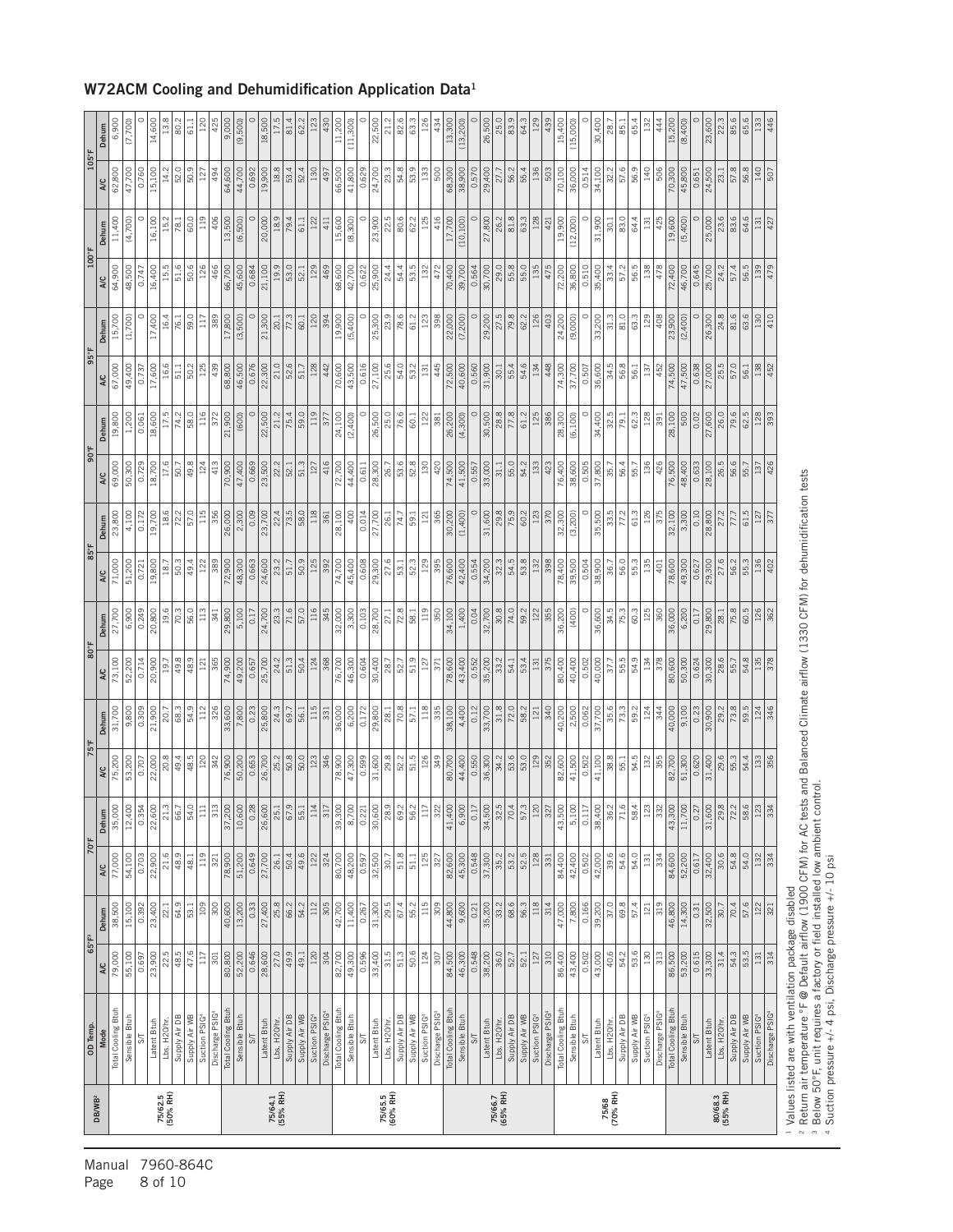